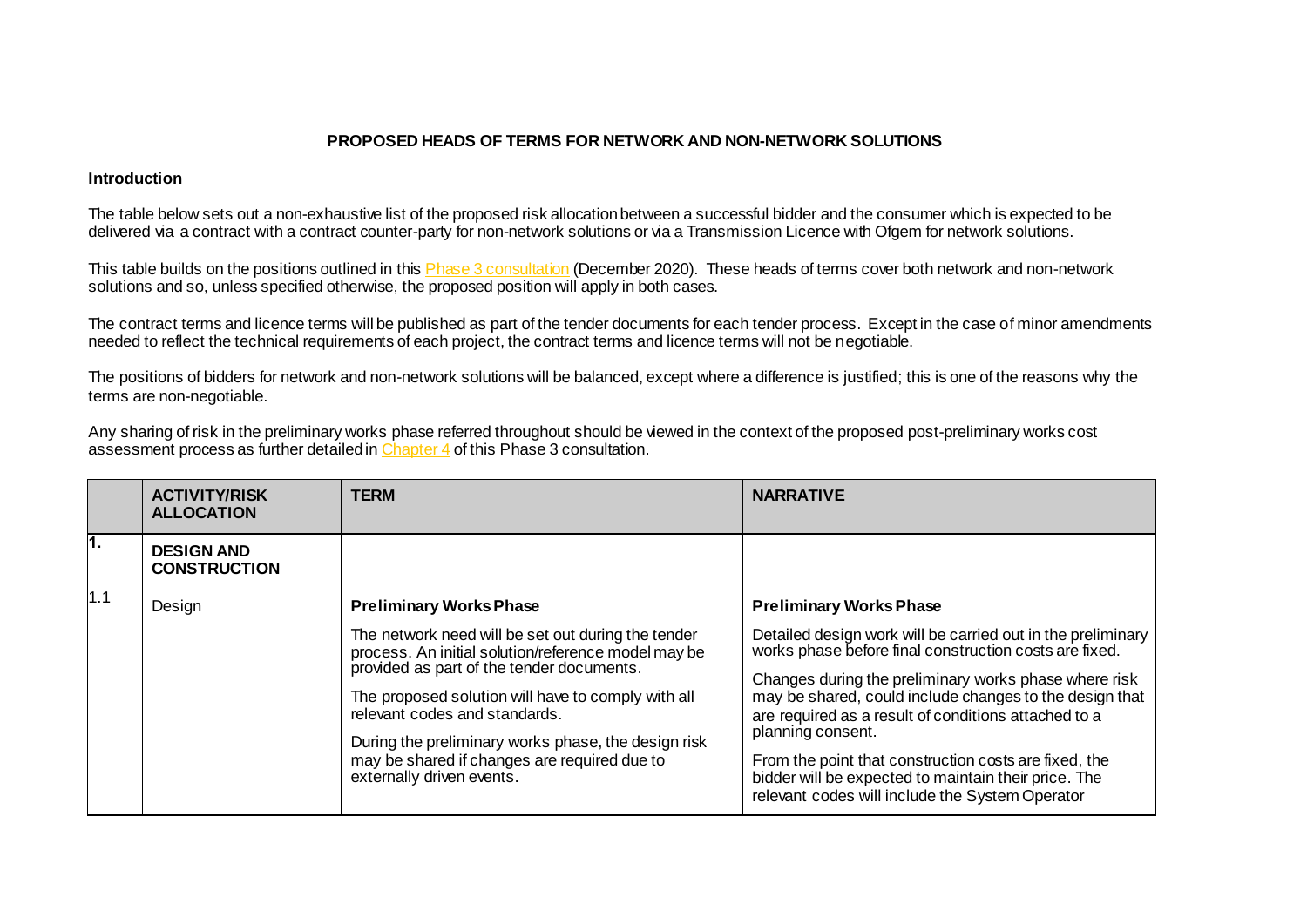|     | <b>ACTIVITY/RISK</b><br><b>ALLOCATION</b> | <b>TERM</b>                                                                                                                                                                                                                                                                                                                                                                                                                                 | <b>NARRATIVE</b>                                                                                                                                                                                                                                                                                                                                                                                                                                                                                    |
|-----|-------------------------------------------|---------------------------------------------------------------------------------------------------------------------------------------------------------------------------------------------------------------------------------------------------------------------------------------------------------------------------------------------------------------------------------------------------------------------------------------------|-----------------------------------------------------------------------------------------------------------------------------------------------------------------------------------------------------------------------------------------------------------------------------------------------------------------------------------------------------------------------------------------------------------------------------------------------------------------------------------------------------|
|     |                                           |                                                                                                                                                                                                                                                                                                                                                                                                                                             | Transmission Owner Code ("STC") and the Security and<br>Quality of Supply Standards ("SQSS") for network<br>solutions and the Connection and Use of System Code<br>("CUSC") and the Grid Code for non-network solutions.                                                                                                                                                                                                                                                                            |
|     |                                           |                                                                                                                                                                                                                                                                                                                                                                                                                                             | For the purpose of these heads of terms, it has been<br>assumed that each Transmission Owner ("TO") will be<br>subject to a licence condition to provide information and<br>data required to enable the tender process to proceed.                                                                                                                                                                                                                                                                  |
|     |                                           | <b>Post Preliminary Works Phase</b>                                                                                                                                                                                                                                                                                                                                                                                                         | <b>Post Preliminary Works Phase</b>                                                                                                                                                                                                                                                                                                                                                                                                                                                                 |
|     |                                           | The successful bidder shall be liable for the design after<br>the preliminary works phase (i.e. once the construction                                                                                                                                                                                                                                                                                                                       | Design will be solely a bidder risk, subject only to specific<br>re-openers.                                                                                                                                                                                                                                                                                                                                                                                                                        |
|     |                                           | costs have been fixed via the post-preliminary works<br>cost assessment process).                                                                                                                                                                                                                                                                                                                                                           | The purpose of the early competition process is to allow<br>bidders to innovate at an early stage in the process.                                                                                                                                                                                                                                                                                                                                                                                   |
|     |                                           | For both network and non-network solutions, there will<br>be no relief available for system failures if the failure is<br>due to a design issue.                                                                                                                                                                                                                                                                                            | While innovation can help a bidder to be successful in<br>the process, the bidder should take responsibility for any<br>defects in the solution it has proposed.                                                                                                                                                                                                                                                                                                                                    |
|     |                                           | There will be a limited number of exceptions (such as a<br>change in the network need) where design risk may be<br>re-opened.                                                                                                                                                                                                                                                                                                               | The design standard will be one of reasonable skill, care<br>and diligence. However, meeting the network need and<br>delivery of certain, other key design output requirements<br>will be absolute obligations.                                                                                                                                                                                                                                                                                     |
| 1.2 | Warranties for<br>design/information      | The successful bidder may need to provide a royalty<br>free licence for a third-party (including sub-contractors<br>and affiliates) to use the intellectual property rights<br>("IPR") in the design in certain circumstances e.g. in the<br>event of bidder default or if the need remains and is<br>retendered at the end of the initial revenue period and<br>there is a dependency on the original solution IPR<br>remaining in future. | To protect consumers' interests, a licence may be<br>required by a third-party so that the proposed solution<br>can be replicated, if necessary. For example, if the<br>successful bidder fails to deliver the service and there is<br>a termination, the Procurement Body may need to re-<br>tender the system need. In this type of scenario, the<br>Procurement Body and bidders should have the ability to<br>use the IPR related to the initial solution as part of the<br>new tender process. |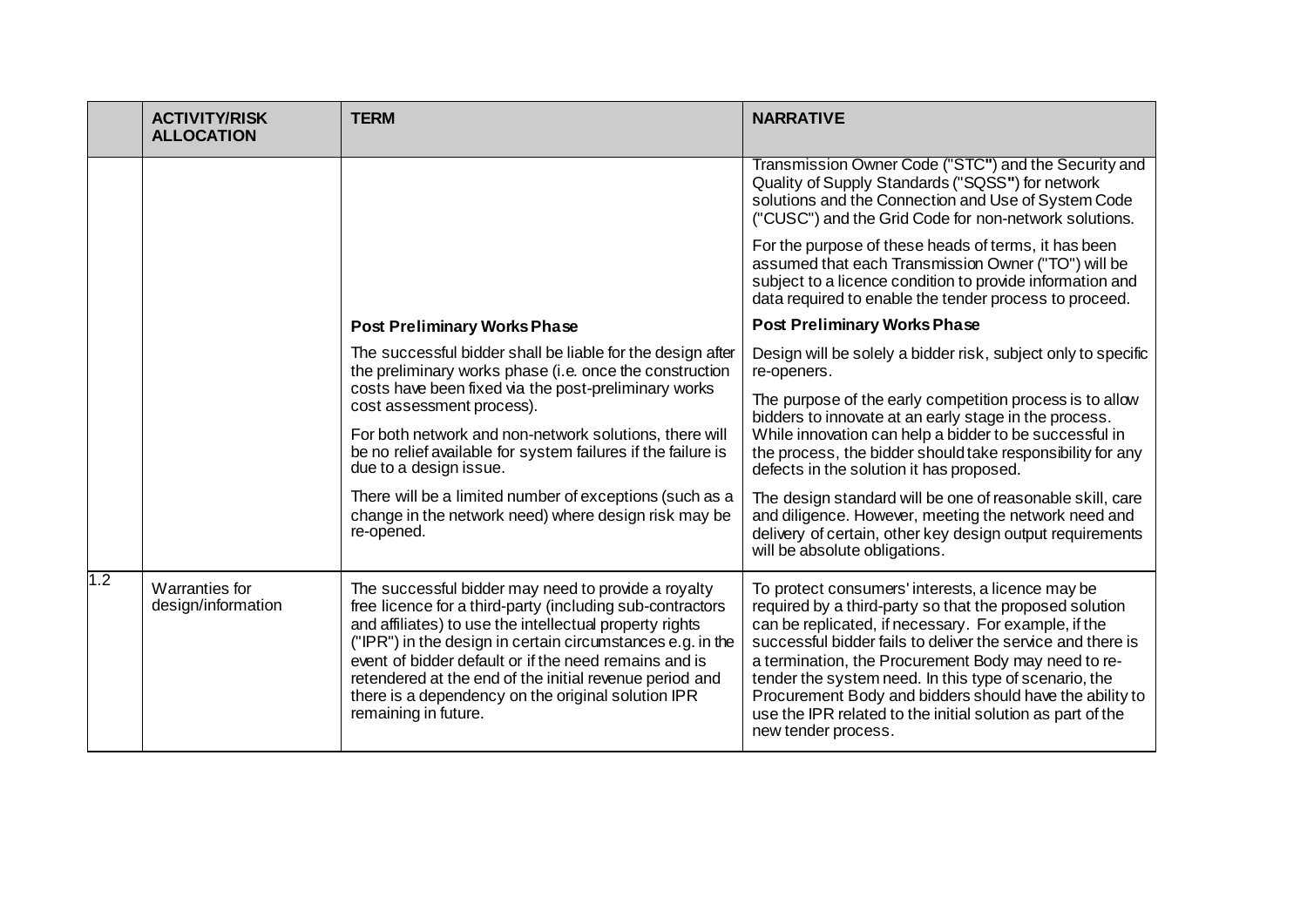|     | <b>ACTIVITY/RISK</b><br><b>ALLOCATION</b> | <b>TERM</b>                                                                                                                                                                                                                                                                                                                                                                                                                                                                                                                                                                                                                                                                                                                                                                                                                                                                                                                                                                                                                                                                                                                                                                          | <b>NARRATIVE</b>                                                                                                                                                                                                                                                                                                                                                                                                                                                                                                                                                                                                                                                                                                                                          |
|-----|-------------------------------------------|--------------------------------------------------------------------------------------------------------------------------------------------------------------------------------------------------------------------------------------------------------------------------------------------------------------------------------------------------------------------------------------------------------------------------------------------------------------------------------------------------------------------------------------------------------------------------------------------------------------------------------------------------------------------------------------------------------------------------------------------------------------------------------------------------------------------------------------------------------------------------------------------------------------------------------------------------------------------------------------------------------------------------------------------------------------------------------------------------------------------------------------------------------------------------------------|-----------------------------------------------------------------------------------------------------------------------------------------------------------------------------------------------------------------------------------------------------------------------------------------------------------------------------------------------------------------------------------------------------------------------------------------------------------------------------------------------------------------------------------------------------------------------------------------------------------------------------------------------------------------------------------------------------------------------------------------------------------|
| 1.3 | Design review                             | Solution to be designed to operate for duration of the<br>initial revenue period.                                                                                                                                                                                                                                                                                                                                                                                                                                                                                                                                                                                                                                                                                                                                                                                                                                                                                                                                                                                                                                                                                                    | The Procurement Body will have the right to raise<br>questions and seek clarifications relating to the design                                                                                                                                                                                                                                                                                                                                                                                                                                                                                                                                                                                                                                             |
|     |                                           | The Procurement Body with the support of the Network<br>Planning Body will have the right to review, comment<br>on or reject design as part of the tender process.                                                                                                                                                                                                                                                                                                                                                                                                                                                                                                                                                                                                                                                                                                                                                                                                                                                                                                                                                                                                                   | and the costs of the design as part of the tender process.                                                                                                                                                                                                                                                                                                                                                                                                                                                                                                                                                                                                                                                                                                |
| 1.4 | Land rights                               | Land assembly (being identification of, and<br>acquisition/access to, sites (whether on a temporary or<br>permanent basis)) will be a bidder responsibility and will<br>be secured alongside, or in the case of compulsory<br>acquisition as part of, the planning consent process.<br>The successful bidder will identify land required to fulfil<br>the project.<br>The rights acquired by the successful bidder will need<br>to be transferable to a Competitively Appointed<br>Transmission Owner ("CATO") of last resort.<br><b>Preliminary Works Phase</b><br>If the land that is required for the project changes<br>during the preliminary works phase for reasons beyond<br>the control of the successful bidder, then there may be<br>some sharing of risk.<br>As an example, if the planning process leads to<br>revisions to the proposed route for a network, then<br>provided that the bidder had taken all reasonable and<br>foreseeable factors into account when preparing its bid,<br>then the risk may be shared.<br><b>Post Preliminary Works Phase</b><br>Once the preliminary works phase is completed,<br>acquiring land rights will be solely a bidder risk. | For network solutions, the successful bidder may have<br>the rights of a transmission licence holder to assist in<br>obtaining the relevant land rights. The land assembly<br>requirements of non-network solutions are likely to be<br>lesser in extent; compulsory acquisition powers, if<br>needed, would be available under the Development<br>Consent Order ("DCO") process or under a generation<br>licence for generation or storage solutions. While the<br>positions of a network solution and a non-network<br>solution may not be fully aligned, a non-network solution<br>would still have compulsory acquisition powers available<br>to it in many circumstances (such as under a generation<br>licence (if applicable) or the DCO process). |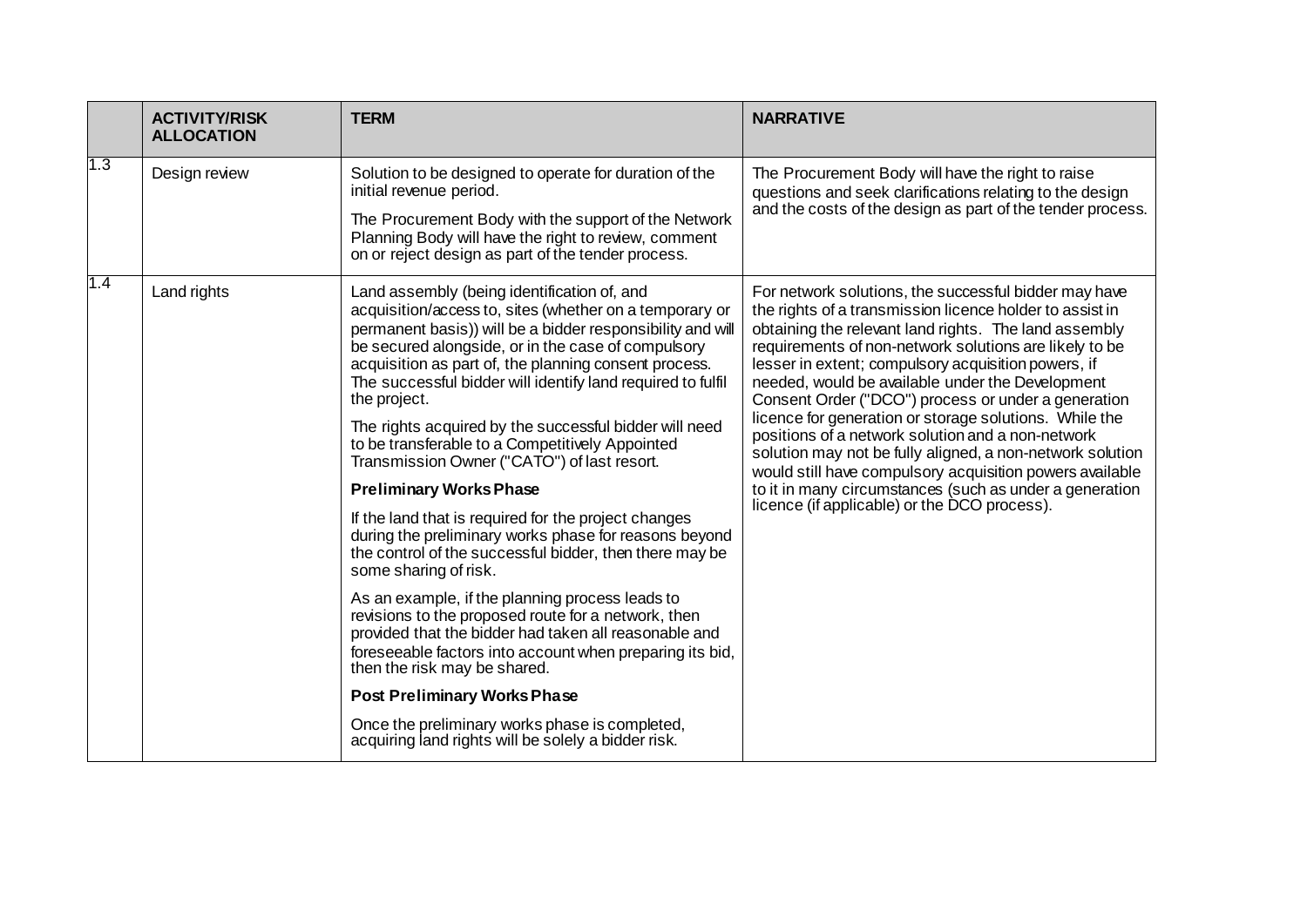|     | <b>ACTIVITY/RISK</b><br><b>ALLOCATION</b> | <b>TERM</b>                                                                                                                                                                                                                                                                                                                                                                                                                                                                                                                                         | <b>NARRATIVE</b>                                                                                                                                                                                                  |
|-----|-------------------------------------------|-----------------------------------------------------------------------------------------------------------------------------------------------------------------------------------------------------------------------------------------------------------------------------------------------------------------------------------------------------------------------------------------------------------------------------------------------------------------------------------------------------------------------------------------------------|-------------------------------------------------------------------------------------------------------------------------------------------------------------------------------------------------------------------|
| 1.5 | Consents - Planning                       | <b>Preliminary Works Phase</b>                                                                                                                                                                                                                                                                                                                                                                                                                                                                                                                      | <b>Preliminary Works Phase</b>                                                                                                                                                                                    |
|     | permission and related<br>consents        | The successful bidder will be responsible for the<br>process and costs of applying for, and obtaining, the<br>primary planning consent, as well as all other consents<br>from statutory authorities and those third-party<br>agreements and land agreements necessary to remove                                                                                                                                                                                                                                                                     | The impact of the planning consent on design and land<br>assembly are shared because the final costs of the<br>project are not fixed until after planning consent is<br>obtained.                                 |
|     |                                           | objections to the planning consent.                                                                                                                                                                                                                                                                                                                                                                                                                                                                                                                 | If the conditions included in a planning consent are<br>reasonably foreseeable then the successful bidder would                                                                                                   |
|     |                                           | The nature of the planning consent required will depend<br>on the details of each proposed project but could<br>include (i) a DCO; (ii) s36/37 of the Electricity Act 1989;<br>or (iii) Town & Country Planning Act consent. The<br>successful bidder will not be required to include costs<br>for an appeal against its planning application being<br>rejected or the costs associated with a judicial review<br>challenge to the granting of planning consents to the<br>project. If these scenarios occur, then the costs risk<br>may be shared. | be expected to pay the costs of fulfilling those conditions.<br>If the conditions could not be foreseen or are the first of<br>their kind, then the costs impact of fulfilling those<br>conditions may be shared. |
|     |                                           | The successful bidder will have responsibility for<br>identifying and obtaining any further consents which are<br>required (including those required under the primary<br>consents - for example protective provisions or asset<br>protection agreements, or further consents required as<br>a consequence of the specifics of its detailed design)<br>and compliance with them.                                                                                                                                                                    |                                                                                                                                                                                                                   |
|     |                                           | If the consent will have impacts on the wider national<br>electricity transmission system, then Electricity System<br>Operator ("ESO")/TO consent may be required. Where<br>this is the case it will be appropriate for the ESO/TO to<br>require reasonable rights of consent to the successful<br>bidder agreeing such additional consents.                                                                                                                                                                                                        |                                                                                                                                                                                                                   |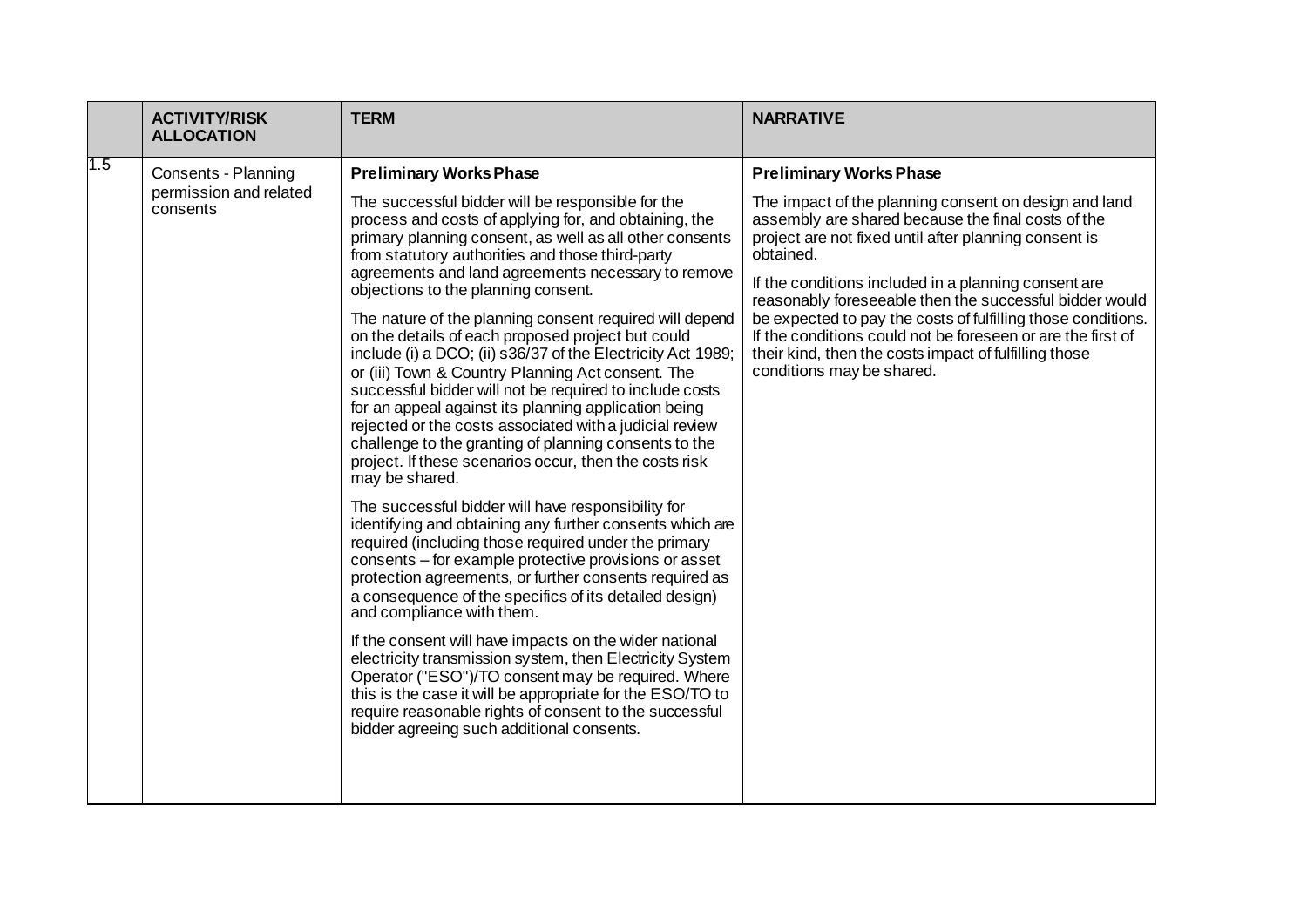|     | <b>ACTIVITY/RISK</b><br><b>ALLOCATION</b> | <b>TERM</b>                                                                                                                                                                                                                                            | <b>NARRATIVE</b>                                                                                                                                                                                                                                                                             |
|-----|-------------------------------------------|--------------------------------------------------------------------------------------------------------------------------------------------------------------------------------------------------------------------------------------------------------|----------------------------------------------------------------------------------------------------------------------------------------------------------------------------------------------------------------------------------------------------------------------------------------------|
|     |                                           | <b>Post Preliminary Works Phase</b>                                                                                                                                                                                                                    | <b>Post Preliminary Works Phase</b>                                                                                                                                                                                                                                                          |
|     |                                           | The successful bidder will be required to discharge all<br>consents, including complying with all conditions<br>forming part of a planning consent.                                                                                                    | From the point that costs are fixed, the successful bidder<br>will be expected to maintain their price subject to<br>permitted re-openers.                                                                                                                                                   |
| 1.6 | Ground conditions                         | <b>Preliminary Works Phase</b>                                                                                                                                                                                                                         | The bidders will be expected to carry out desktop                                                                                                                                                                                                                                            |
|     |                                           | To the extent that the incumbent TO has undertaken<br>any ground condition surveys which may be relevant to<br>the tender process, those surveys will be made<br>available as part of the tender process.                                              | assessments of the ground conditions of all areas<br>required for their solution as part of their bidding process.<br>If ground condition issues should have been discovered<br>or were reasonably foreseeable as part of that process,<br>then the successful bidder should take that risk. |
|     |                                           | The successful bidder will need to carry out their own<br>due diligence in relation to ground conditions whether it<br>receives the ground condition reports prepared by/for<br>the TO or not.                                                         |                                                                                                                                                                                                                                                                                              |
|     |                                           | All other ground condition surveys are to be undertaken<br>during preliminary works by the successful bidder<br>before final construction costs are fixed. As a result,<br>ground condition risk before construction costs are<br>fixed can be shared. |                                                                                                                                                                                                                                                                                              |
|     |                                           | <b>Post Preliminary Works Phase</b>                                                                                                                                                                                                                    |                                                                                                                                                                                                                                                                                              |
|     |                                           | From the point that construction costs are fixed the<br>successful bidder would be expected to maintain their<br>price and take any further ground condition risk.                                                                                     |                                                                                                                                                                                                                                                                                              |
| 1.7 | Liability for failure to meet             | Impact of failure on duration of revenue stream                                                                                                                                                                                                        | The successful bidder will only achieve payment of full                                                                                                                                                                                                                                      |
|     | planned service<br>commencement date      | If the successful bidder fails to meet the service<br>commencement date, then the revenue period will be<br>shortened to the extent of the delay.                                                                                                      | revenue once the solution has been commissioned. This<br>is considered to be sufficient motivation for the<br>successful bidder to deliver in accordance with the<br>contract or licence.                                                                                                    |
|     |                                           | Impact of failure on amount of revenue                                                                                                                                                                                                                 | For a no-default delay, the bidder will be held whole for                                                                                                                                                                                                                                    |
|     |                                           | If the planned service commencement date is not<br>achieved, there may be re-profiling of the Tender<br>Revenue Stream ("TRS") within the shortened revenue                                                                                            | their lost equity return but will not benefit from the delay<br>(for example through receiving revenue for operations                                                                                                                                                                        |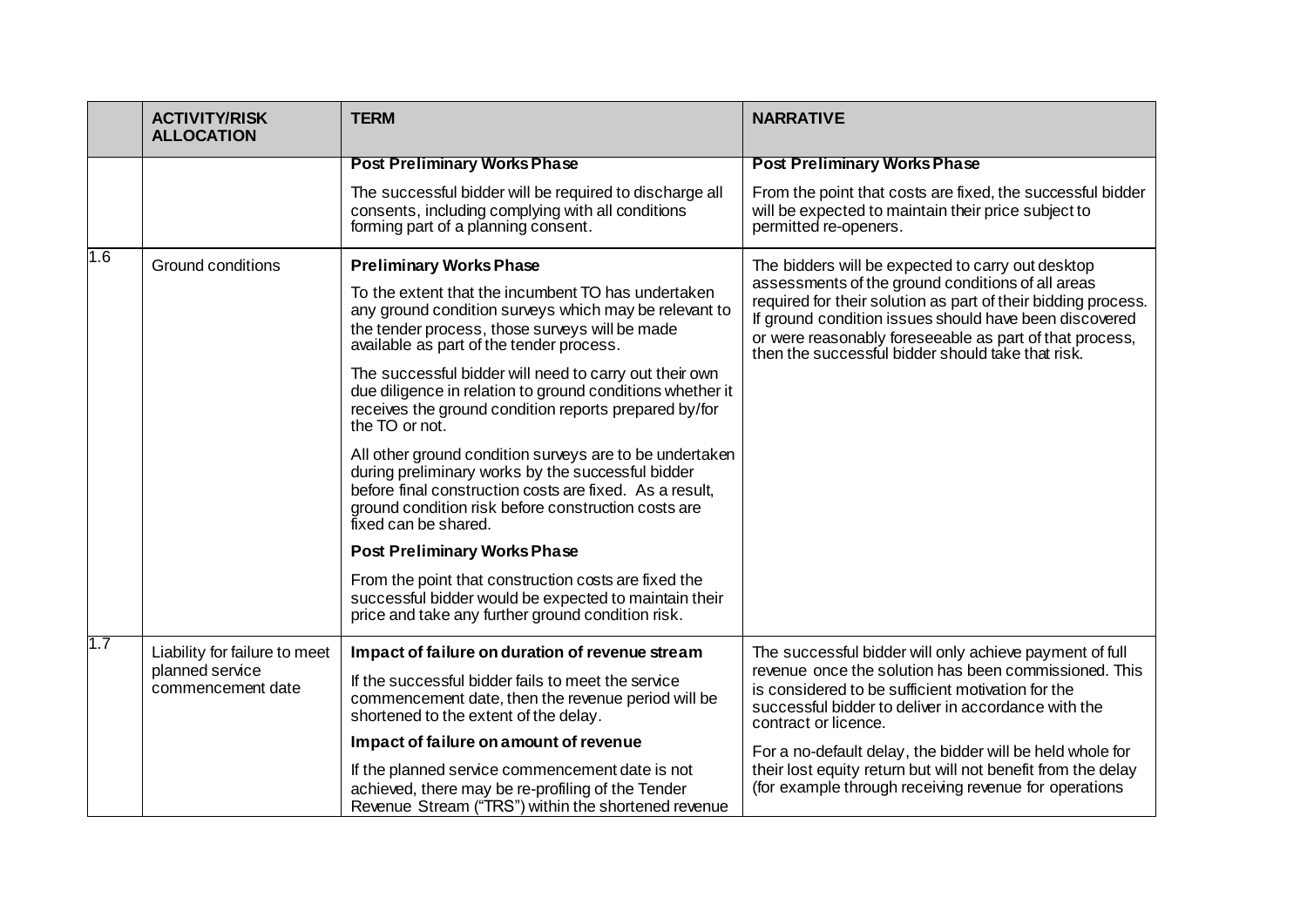|     | <b>ACTIVITY/RISK</b><br><b>ALLOCATION</b> | <b>TERM</b>                                                                                                                                                                                                                                                                                                                                                                                                     | <b>NARRATIVE</b>                                                                                                                                                                                       |
|-----|-------------------------------------------|-----------------------------------------------------------------------------------------------------------------------------------------------------------------------------------------------------------------------------------------------------------------------------------------------------------------------------------------------------------------------------------------------------------------|--------------------------------------------------------------------------------------------------------------------------------------------------------------------------------------------------------|
|     |                                           | period (Chapter 5 Section 9.2 sets out further details on<br>this point).                                                                                                                                                                                                                                                                                                                                       | and maintenance costs which would not have occurred<br>and would not be incurred in the future).                                                                                                       |
|     |                                           | Where the successful bidder is at fault there will be no<br>increase to the TRS once payments start.                                                                                                                                                                                                                                                                                                            | Where there is a delay for an unacceptable reason, the<br>bidder is not held whole for their lost equity return and                                                                                    |
|     |                                           | For non-default events the TRS (once it commences)<br>will be adjusted to return the equity to the base case<br>Internal Rate of Return ("IRR") over the term of the<br>TRS.                                                                                                                                                                                                                                    | that they do not benefit from the delay. The concept of an<br>acceptable reason and an unacceptable reason would be<br>determined in accordance with the contract or licence, as<br>appropriate.       |
|     |                                           | If the delay is due to a no-fault event, then the TRS<br>shall be adjusted to allow for the return to equity but not<br>for debt service payments or avoided costs.                                                                                                                                                                                                                                             | Bidders are expected to put in place liquidated damages<br>with their contractors and insurance to cover debt service<br>obligations during any delays in the bidder fault and no-<br>fault scenarios. |
|     |                                           | The above principles can either be applied by a<br>contract/licence calculation or via liquidated damages                                                                                                                                                                                                                                                                                                       |                                                                                                                                                                                                        |
|     |                                           | There is no reward for early commissioning.                                                                                                                                                                                                                                                                                                                                                                     |                                                                                                                                                                                                        |
|     |                                           | Longstop date provisions will apply, as set out in<br>section 1.15 below.                                                                                                                                                                                                                                                                                                                                       |                                                                                                                                                                                                        |
| 1.8 | Liability for property<br>damage          | The regimes set out in the CUSC and STC shall be<br>applied in these arrangements. In summary, this would<br>involve the successful bidder being liable for damage to<br>the physical property of the counterparty, or any third<br>party, subject to a specified cap. The successful bidder<br>would not be liable for loss of revenue or profit suffered<br>by any other person, or any consequential losses. | This aligns the position of network and non-network<br>solution providers. For full details of the liability regimes,<br>the CUSC and the STC are available on the ESO<br>website.                     |
| 1.9 | Liability for regulatory<br>breaches      | The successful bidder will indemnify the ESO against<br>regulatory fines that the ESO incurs as a result of<br>failures by the successful bidder that cause the ESO to<br>incur a fine from a regulatory authority. This will cover<br>enforcement action by any competent authority,<br>including Ofgem and the Information Commissioner's<br>Office.                                                          | The ESO should not be exposed to regulatory fines<br>caused by the defaults of the successful bidder.                                                                                                  |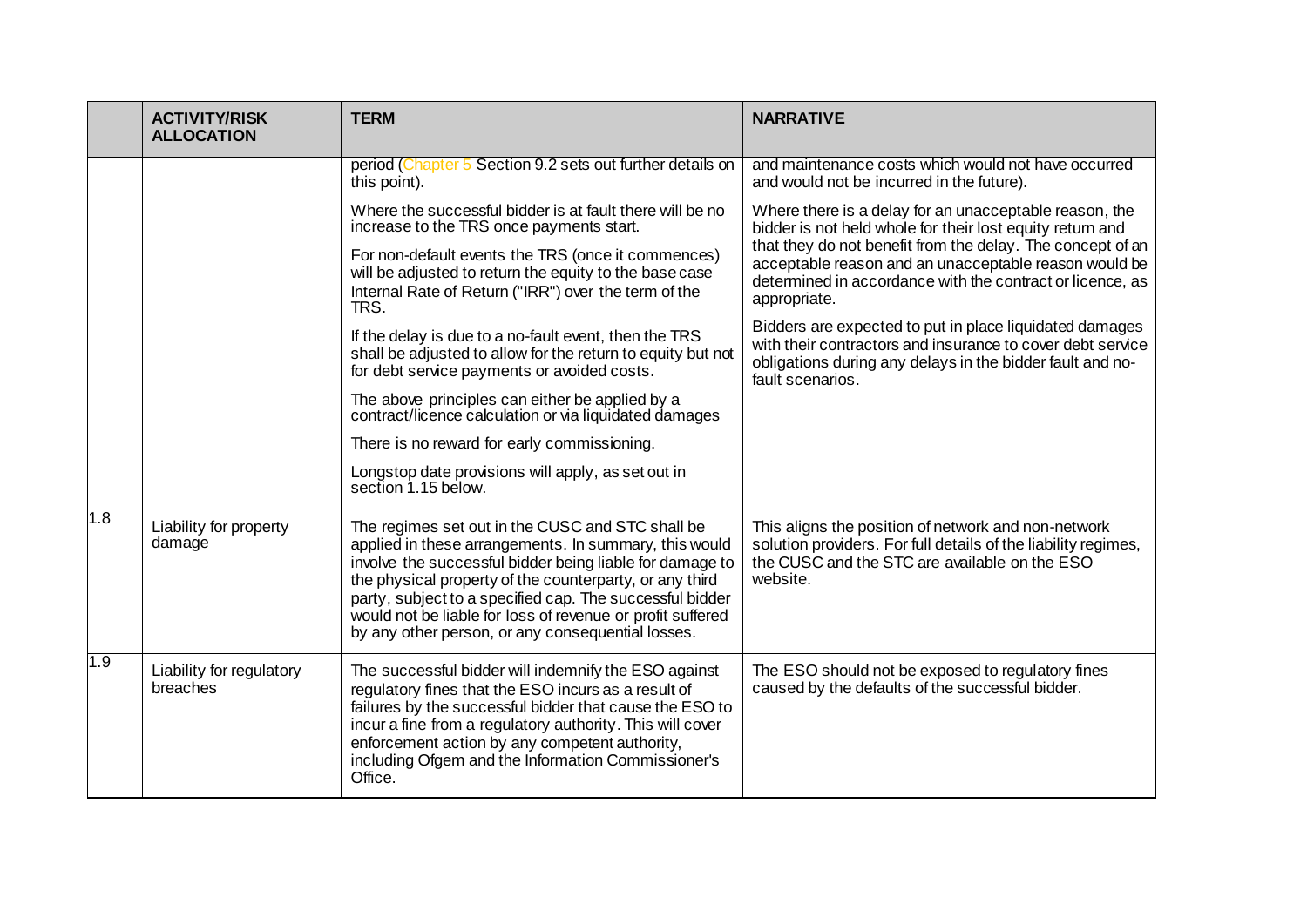|      | <b>ACTIVITY/RISK</b><br><b>ALLOCATION</b>                         | <b>TERM</b>                                                                                                                                                                                                                                                                                                                                                                                                                                                                                                                                                                                                                                                                                                                                                                                                        | <b>NARRATIVE</b>                                                                                                                                                                                                                                                                                                                                                                                                                                                                                                                                                                                                                                                                                                                                                                                                                                                                                          |
|------|-------------------------------------------------------------------|--------------------------------------------------------------------------------------------------------------------------------------------------------------------------------------------------------------------------------------------------------------------------------------------------------------------------------------------------------------------------------------------------------------------------------------------------------------------------------------------------------------------------------------------------------------------------------------------------------------------------------------------------------------------------------------------------------------------------------------------------------------------------------------------------------------------|-----------------------------------------------------------------------------------------------------------------------------------------------------------------------------------------------------------------------------------------------------------------------------------------------------------------------------------------------------------------------------------------------------------------------------------------------------------------------------------------------------------------------------------------------------------------------------------------------------------------------------------------------------------------------------------------------------------------------------------------------------------------------------------------------------------------------------------------------------------------------------------------------------------|
| 1.10 | Bidder default:<br>Preliminary works and<br>Construction security | The successful bidder will have to provide acceptable<br>security to the relevant counterparty to guard against<br>the risk of the successful bidder defaulting during the<br>preliminary works phase.                                                                                                                                                                                                                                                                                                                                                                                                                                                                                                                                                                                                             | A robust security package gives important comfort to the<br>relevant counterparty that the successful bidder and<br>supply chain are sufficiently motivated to each deliver the<br>project's stated aims. This, in turn, gives comfort to the                                                                                                                                                                                                                                                                                                                                                                                                                                                                                                                                                                                                                                                             |
|      |                                                                   | As a separate obligation, the successful bidder will also<br>have to provide security against the risk of it defaulting<br>during the construction phase of the project.                                                                                                                                                                                                                                                                                                                                                                                                                                                                                                                                                                                                                                           | relevant counterparty that there is sufficient construction<br>contractor financial exposure to ensure delivery.<br>The preliminary works phase security supports the                                                                                                                                                                                                                                                                                                                                                                                                                                                                                                                                                                                                                                                                                                                                     |
|      |                                                                   | <b>Preliminary Works Phase</b>                                                                                                                                                                                                                                                                                                                                                                                                                                                                                                                                                                                                                                                                                                                                                                                     | obligation on the successful bidder to progress its<br>solution in line with the agreed programme.                                                                                                                                                                                                                                                                                                                                                                                                                                                                                                                                                                                                                                                                                                                                                                                                        |
|      |                                                                   | The security to be provided to the relevant counterparty<br>remains to be confirmed for the preliminary works<br>phase.                                                                                                                                                                                                                                                                                                                                                                                                                                                                                                                                                                                                                                                                                            | The construction period security addresses the risk of<br>successful bidder failure during the construction period.                                                                                                                                                                                                                                                                                                                                                                                                                                                                                                                                                                                                                                                                                                                                                                                       |
|      |                                                                   | <b>Post Preliminary Works Phase</b>                                                                                                                                                                                                                                                                                                                                                                                                                                                                                                                                                                                                                                                                                                                                                                                | Whilst the levels of appropriate construction security will<br>be determined by a number of factors (including the                                                                                                                                                                                                                                                                                                                                                                                                                                                                                                                                                                                                                                                                                                                                                                                        |
|      |                                                                   | While further consideration needs to be given the<br>amount of security required, for the solution delivery /<br>construction period, we are proposing that it will be<br>based on the provisions of the offshore transmission<br>ownership ("OFTO") regime in relation to the amount of<br>security to be provided. The ESO is considering the<br>form of security that would be provided as the ESO<br>may have a preference for a specific type of security,<br>such as a bond.<br>In order to protect delivery and minimise risk to both the<br>counterparties and consumers, the counterparties will<br>require a security package to be effected by the<br>successful bidder from the point of award through to the<br>commissioning of the solution.<br>If a CATO of last resort is appointed, the security | market and the nature of the construction risk) it is<br>expected that the successful bidder would provide,<br>performance bonds and other security to support its<br>performance obligations. In project finance transactions,<br>bond and related performance security is normally<br>determined by the financiers, however typically it is set at<br>between 10 and 20% of capital expenditure. The level of<br>the security in the construction period may need to take<br>into account the benefit to consumers and whether this<br>could be shared to avoid double counting.<br>The forms of security that will be acceptable are (i) a<br>guarantee from a parent or affiliated company that has<br>and maintains an approved credit rating; (ii) cash on<br>deposit; and (iii) irrevocable letter of credit or bank<br>guarantee where the issuer has and maintains an<br>approved credit rating. |
|      |                                                                   | package will need to be claimed by the ESO                                                                                                                                                                                                                                                                                                                                                                                                                                                                                                                                                                                                                                                                                                                                                                         | The OFTO regime seems to be the most comparable<br>example. For the OFTO regime, the amount of security<br>is 20% of the capital value.                                                                                                                                                                                                                                                                                                                                                                                                                                                                                                                                                                                                                                                                                                                                                                   |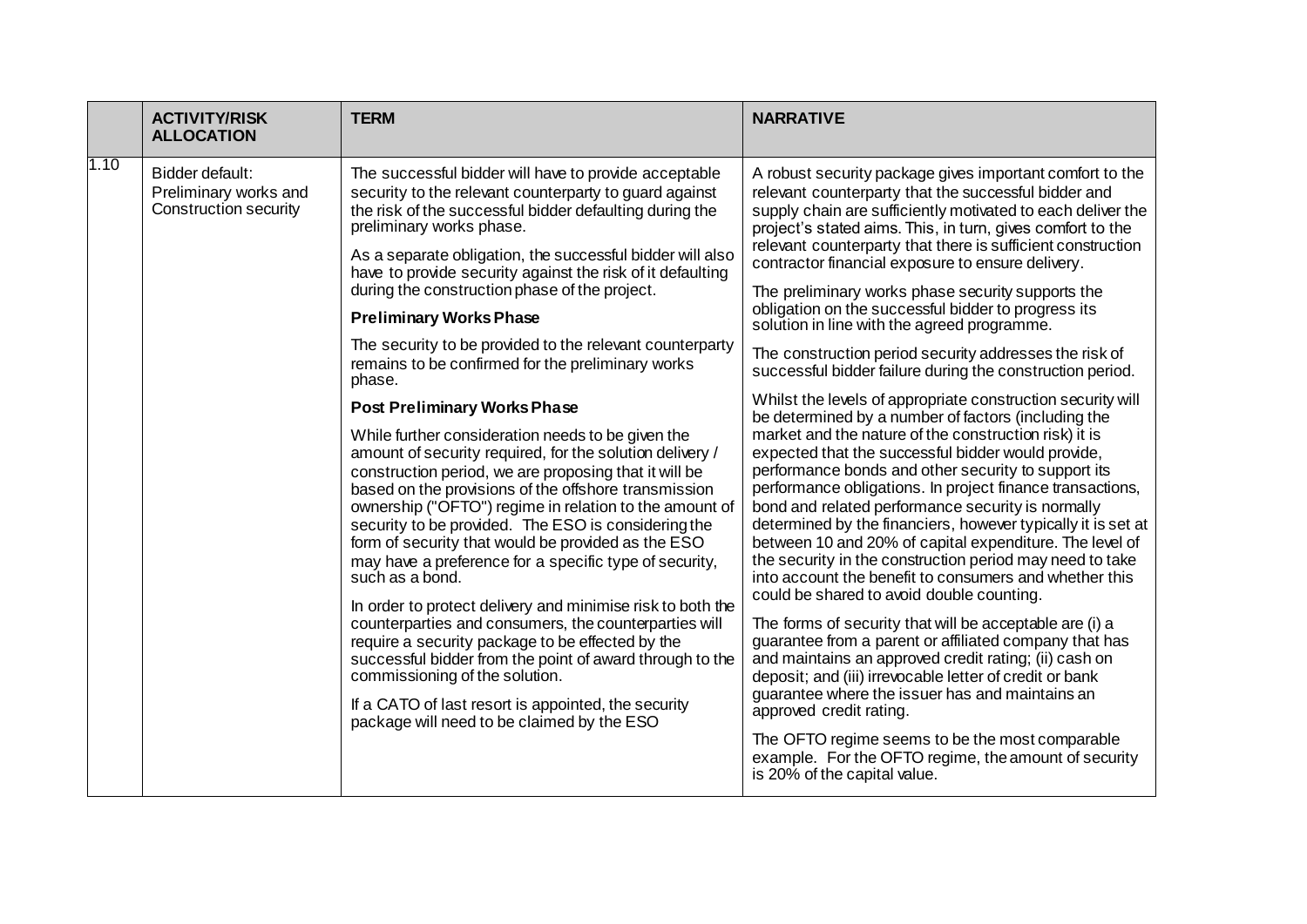|      | <b>ACTIVITY/RISK</b><br><b>ALLOCATION</b> | <b>TERM</b>                                                                                                                                                                                                                                                                                                                                                                                                                                                   | <b>NARRATIVE</b>                                                                                                                                                                                                                                                                                                                                                                                                                                                |
|------|-------------------------------------------|---------------------------------------------------------------------------------------------------------------------------------------------------------------------------------------------------------------------------------------------------------------------------------------------------------------------------------------------------------------------------------------------------------------------------------------------------------------|-----------------------------------------------------------------------------------------------------------------------------------------------------------------------------------------------------------------------------------------------------------------------------------------------------------------------------------------------------------------------------------------------------------------------------------------------------------------|
|      |                                           |                                                                                                                                                                                                                                                                                                                                                                                                                                                               | On a case-by-case basis the ESO will consider whether<br>any additional measures are required to align the<br>financial covenant obligations of network and non-<br>network solution providers.                                                                                                                                                                                                                                                                 |
| 1.11 | <b>Construction cost</b>                  | <b>Preliminary Works Phase</b>                                                                                                                                                                                                                                                                                                                                                                                                                                | <b>Preliminary Works Phase</b>                                                                                                                                                                                                                                                                                                                                                                                                                                  |
|      |                                           | To the extent that construction costs are incurred in the<br>preliminary works phase (as opposed to construction<br>costs that are incurred as a result of the preliminary<br>works) and there are over-runs in those costs that are<br>not caused by the successful bidder failing to act in an<br>economic and efficient manner, then those costs over-<br>runs may be shared. This will be subject to the<br>successful bidder meeting certain conditions. | Cost overruns incurred economically and efficiently will<br>be subject to a cap (likely set as a % of bid TRS).<br>Cumulative costs which exceed this cap will be for the<br>bidder to absorb.                                                                                                                                                                                                                                                                  |
|      |                                           | <b>Post Preliminary Works Phase</b>                                                                                                                                                                                                                                                                                                                                                                                                                           | <b>Post Preliminary Works Phase</b>                                                                                                                                                                                                                                                                                                                                                                                                                             |
|      |                                           | Once the construction costs have been fixed via the<br>post-preliminary works cost assessment, then the risk<br>of construction cost overruns sits with the successful<br>bidder, save where the overrun is caused by any<br>particular risks wholly/partially retained by consumers<br>(see price re-openers below).                                                                                                                                         | Fixed price contracts (with limited price-reopeners)<br>allocate construction risks to the successful bidder, as<br>the party best placed to price and manage that risk.                                                                                                                                                                                                                                                                                        |
| 1.12 | Uncertainty price                         | <b>General risk allocation</b>                                                                                                                                                                                                                                                                                                                                                                                                                                | Trigger thresholds of a similar scale to the ones which                                                                                                                                                                                                                                                                                                                                                                                                         |
|      | reopeners                                 | The successful bidder shall be responsible for<br>financing, design, construction, operation and<br>maintenance of the solution.<br>The successful bidder will specify a level of contingency<br>(as a fixed risk margin percentage as per Section 3.2,<br>Chapter 4) as part of its bid and will be expected to<br>maintain that contingency level when updating the TRS                                                                                     | exist in the offshore regime for the IAE mechanism may<br>be suitable as a basis for early competition. The capital<br>costs set through the cost assessment could be utilised<br>as the reference by which the IAE trigger threshold is set<br>for the remainder of the revenue period. There may be<br>project specific re-openers that would apply due to the<br>unique characteristics of a particular solution.<br>IAEs are certain specified events that: |
|      |                                           | post preliminary works. The successful bidder will also<br>be expected to set a fixed profit margin with each of its                                                                                                                                                                                                                                                                                                                                          |                                                                                                                                                                                                                                                                                                                                                                                                                                                                 |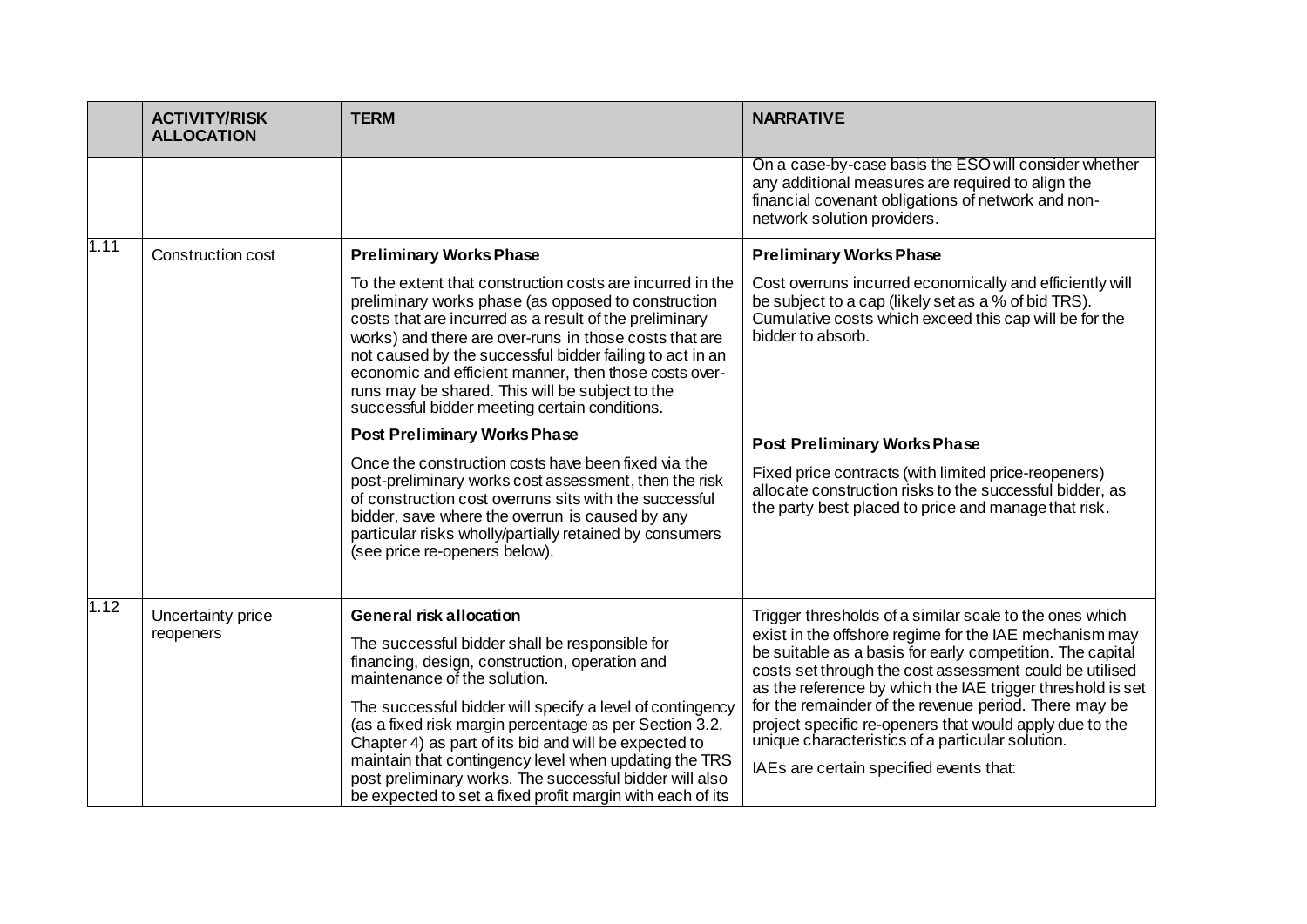| <b>ACTIVITY/RISK</b><br><b>ALLOCATION</b> | <b>TERM</b>                                                                                                                                                                                                                                                                     | <b>NARRATIVE</b>                                                                                                                                                                                   |
|-------------------------------------------|---------------------------------------------------------------------------------------------------------------------------------------------------------------------------------------------------------------------------------------------------------------------------------|----------------------------------------------------------------------------------------------------------------------------------------------------------------------------------------------------|
|                                           | contractors, and to maintain this when updating the<br>TRS post preliminary works.                                                                                                                                                                                              | are not the fault of either party and/or<br>$\bullet$<br>beyond their control;                                                                                                                     |
|                                           | All bidders will be expected to carry out appropriate due<br>diligence prior to submitting their bids. No re-opener will<br>be allowed in respect of an event that due diligence<br>should have revealed.                                                                       | are unforeseeable or, in certain<br>circumstances, have a very low level of<br>foreseeability; and                                                                                                 |
|                                           | <b>Preliminary Works Phase</b>                                                                                                                                                                                                                                                  | have a high impact on the solution being<br>delivered.                                                                                                                                             |
|                                           | As described above, there are certain risks that may be<br>shared during the preliminary works phase. The trigger<br>point following which those risks will cease to be shared<br>will be the point at which construction costs are fixed<br>under the cost assessment process. | If insurance can be obtained at reasonable rates to guard<br>against particular risks, the successful bidder will be<br>expected to obtain insurance cover and not to seek to re-<br>open the TRS. |
|                                           | <b>Post Preliminary Works Phase</b>                                                                                                                                                                                                                                             | IAEs for network solutions will require Ofgem consent.                                                                                                                                             |
|                                           | Once construction costs have been fixed, the<br>successful bidder will be expected to maintain that<br>figure.                                                                                                                                                                  | Trigger thresholds of a similar scale to those existing in<br>the OFTO regime would be used for the IAE trigger<br>threshold(s). These lower trigger values are likely to be                       |
|                                           | Exceptions to this would include:                                                                                                                                                                                                                                               | more appropriate where the solution is not part of a wider                                                                                                                                         |
|                                           | Changes in the system need                                                                                                                                                                                                                                                      | portfolio of assets and where the TRS is the primary or<br>sole source of revenue.                                                                                                                 |
|                                           | Pass through costs (e.g. changes to<br>business rates)                                                                                                                                                                                                                          | Section 4.1 applies in relation to Force Majeure.                                                                                                                                                  |
|                                           | Certain changes in law                                                                                                                                                                                                                                                          | Comments on decommissioning are set out in Chapter 5<br>Section 11. Decommissioning will not necessarily follow<br>the end of the revenue period. The successful bidder                            |
|                                           | Decommissioning                                                                                                                                                                                                                                                                 | may be required to provide security against possible<br>decommissioning costs. That security would be provided                                                                                     |
|                                           | Uninsurable events                                                                                                                                                                                                                                                              | by a withholding of part of the availability payment in the<br>final years of the revenue period.                                                                                                  |
|                                           | Income Adjusting Events ("IAEs")                                                                                                                                                                                                                                                | Pass through costs - certain specified upwards or<br>downwards changes (e.g. business rates and licence                                                                                            |
|                                           | Pass-through costs                                                                                                                                                                                                                                                              | fees) to be passed through fully, without deduction. The<br>position on corporation tax changes is being considered.                                                                               |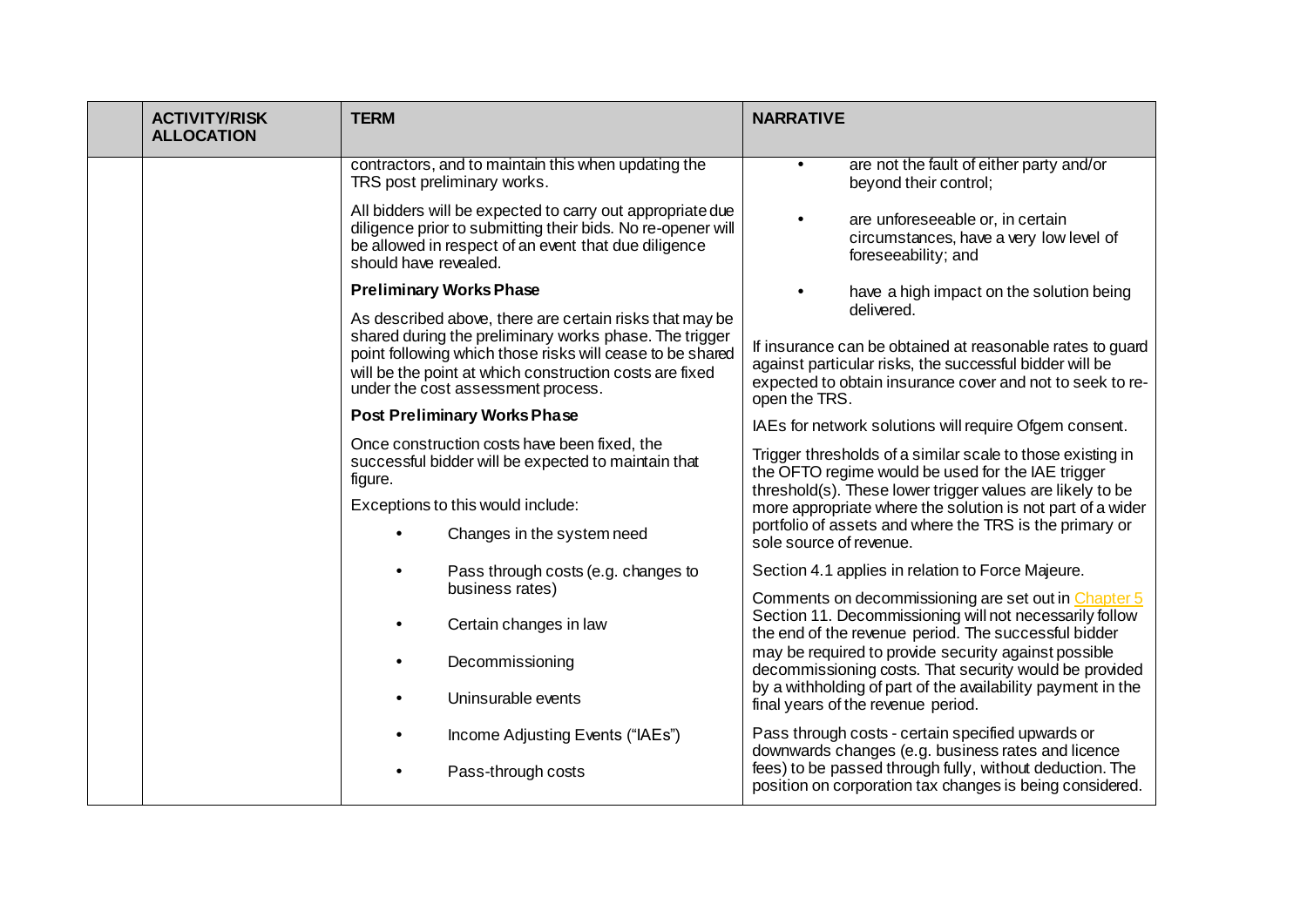|        | <b>ACTIVITY/RISK</b><br><b>ALLOCATION</b>       | <b>TERM</b>                                                                                                                                                                                                                                                                                                                                                                                                                                                                                                                                                                                                                                                                                                                                                                                                                                                                                                                                                                                          | <b>NARRATIVE</b>                                                                                                                                                                                                                                                                                                                                                                                                                                                                                                                                                                                                                                                                                                                                                                                                         |
|--------|-------------------------------------------------|------------------------------------------------------------------------------------------------------------------------------------------------------------------------------------------------------------------------------------------------------------------------------------------------------------------------------------------------------------------------------------------------------------------------------------------------------------------------------------------------------------------------------------------------------------------------------------------------------------------------------------------------------------------------------------------------------------------------------------------------------------------------------------------------------------------------------------------------------------------------------------------------------------------------------------------------------------------------------------------------------|--------------------------------------------------------------------------------------------------------------------------------------------------------------------------------------------------------------------------------------------------------------------------------------------------------------------------------------------------------------------------------------------------------------------------------------------------------------------------------------------------------------------------------------------------------------------------------------------------------------------------------------------------------------------------------------------------------------------------------------------------------------------------------------------------------------------------|
|        |                                                 | Minimum financial thresholds will apply; the successful<br>bidder will be expected to take the risk of changes<br>below those thresholds occurring.                                                                                                                                                                                                                                                                                                                                                                                                                                                                                                                                                                                                                                                                                                                                                                                                                                                  |                                                                                                                                                                                                                                                                                                                                                                                                                                                                                                                                                                                                                                                                                                                                                                                                                          |
| 1.12.1 | Changes in system need<br>or need disappearance | Depending on the nature of the system need, the<br>Procurement Body may include some flexibility in the<br>tender specification relating to the required outputs.<br>An annual process will be included to review and<br>address material changes in system need. This review<br>will be part of the Network Options Assessment<br>("NOA") process or another suitable process.<br>The need will also be subject to review by the Approver<br>prior to financial close.<br><b>Preliminary Works Phase</b><br>Before financial close the reasonably incurred sunk<br>costs would be recoverable if the project were<br>terminated for a need disappearance. As no long term<br>debt facilities are in place, no protection for this kind of<br>debt would be required; however, there may be some<br>debt costs to account for in the sunk costs, which if<br>reasonably incurred, may be recoverable.<br><b>Post Preliminary Works Phase</b><br>If in the construction phase a change in system need | The disappearance of the need prior to the award of the<br>contract or the issuing of the relevant licence has not<br>been addressed in these heads of terms, because that<br>risk would result in the tender process being cancelled.<br>So, the risk would be allocated under the tender process<br>documents; in general, tender cancellation is a bidder<br>risk.<br>Although there are no formal checkpoints for reassessing<br>network need during the operations phase, Ofgem will<br>actively wish to review whether the project delivers value<br>for money at any stage of the process.<br>If a need change occurs because the forecasts made by<br>the Network Planning Body on which the level of system<br>need was calculated change, then this will not be a<br>bidder risk, but will be a consumer risk. |
|        |                                                 | delays commissioning then the successful bidder will<br>be compensated for its loss of revenue arising directly<br>from the delay in a similar manner to a 'non-fault' delay<br>as per section 1.10 above.                                                                                                                                                                                                                                                                                                                                                                                                                                                                                                                                                                                                                                                                                                                                                                                           |                                                                                                                                                                                                                                                                                                                                                                                                                                                                                                                                                                                                                                                                                                                                                                                                                          |
|        |                                                 | If the project is terminated for a need disappearance<br>then the position set out in sections 4.6 and 4.7 below<br>will apply.                                                                                                                                                                                                                                                                                                                                                                                                                                                                                                                                                                                                                                                                                                                                                                                                                                                                      |                                                                                                                                                                                                                                                                                                                                                                                                                                                                                                                                                                                                                                                                                                                                                                                                                          |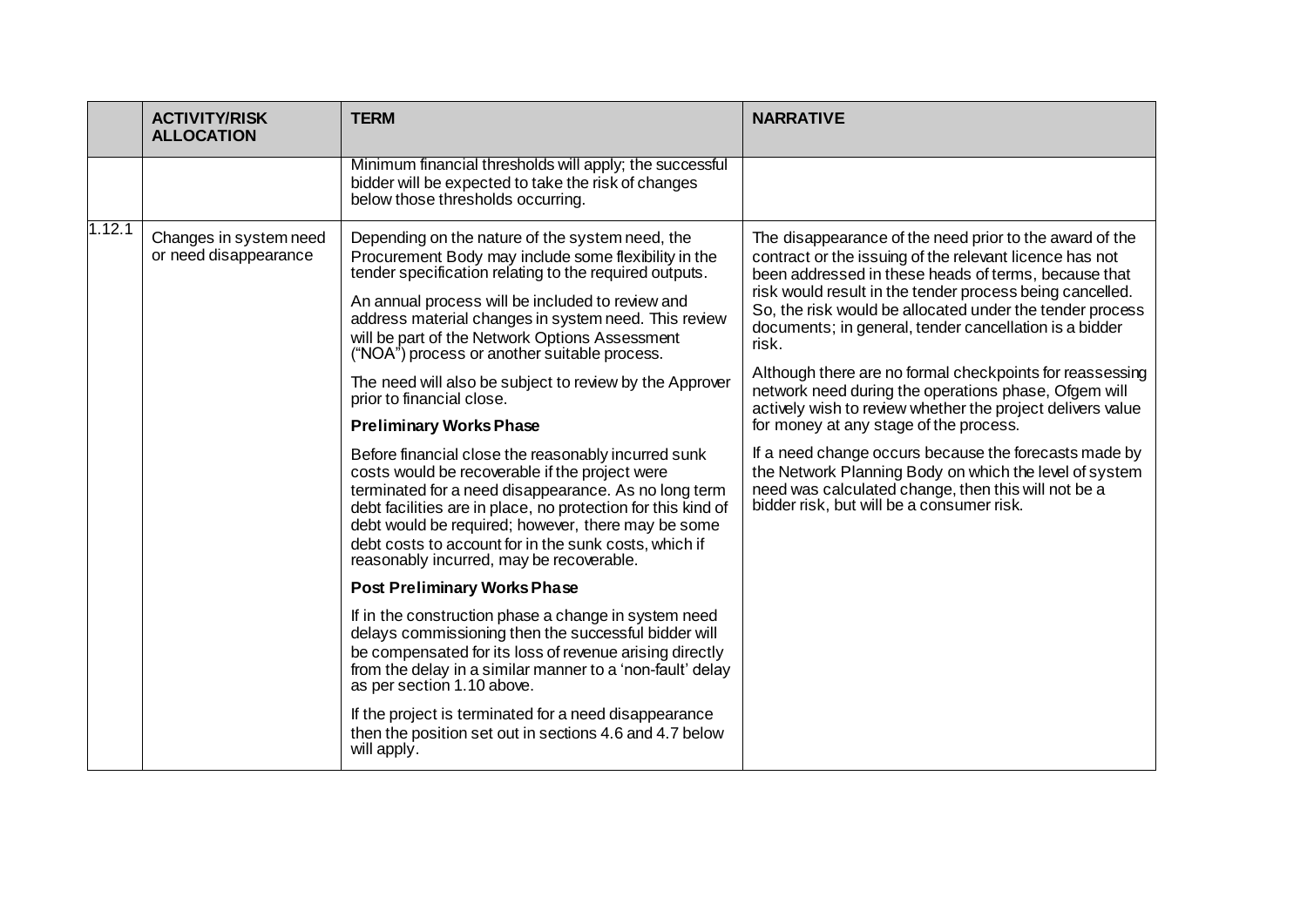|        | <b>ACTIVITY/RISK</b><br><b>ALLOCATION</b> | <b>TERM</b>                                                                                                                                                                                                                                                                                                                                                                                                                                                                                                                                                                                                             | <b>NARRATIVE</b>                                                                                                                                                                                                                                                                                                                                                                                                                                                                                                                                                                                                          |
|--------|-------------------------------------------|-------------------------------------------------------------------------------------------------------------------------------------------------------------------------------------------------------------------------------------------------------------------------------------------------------------------------------------------------------------------------------------------------------------------------------------------------------------------------------------------------------------------------------------------------------------------------------------------------------------------------|---------------------------------------------------------------------------------------------------------------------------------------------------------------------------------------------------------------------------------------------------------------------------------------------------------------------------------------------------------------------------------------------------------------------------------------------------------------------------------------------------------------------------------------------------------------------------------------------------------------------------|
| 1.12.2 | Change process                            | The change process would enable the relevant<br>counterparty, on the direction of the Approver, to ask<br>the successful bidder to price a change in scope or<br>timetable.                                                                                                                                                                                                                                                                                                                                                                                                                                             | For the purposes of these heads of terms, it has been<br>assumed that bespoke procurement regulations, rather<br>than the Utility Contract Regulations, will apply.                                                                                                                                                                                                                                                                                                                                                                                                                                                       |
|        |                                           | The relevant counterparty (on the direction of the<br>Approver) could then either accept the successful<br>bidder's proposal for accommodating the change, reject<br>the proposal and allow the project to continue<br>unchanged, or decide to terminate the relevant contract<br>or licence as set out in section 4.5. If the project is<br>terminated for a need change then the position set out<br>in sections 4.6 and 4.7 below will apply.                                                                                                                                                                        |                                                                                                                                                                                                                                                                                                                                                                                                                                                                                                                                                                                                                           |
| 1.12.3 | Change in Law                             | No compensation payable to the successful bidder<br>where a change in law is reasonably foreseeable at the<br>time the agreement is executed or licence is granted.<br>Changes in law which are specific to the<br>project/contractor/electricity transmission construction,<br>operation or maintenance shall be covered by the IAE<br>re-opener as above.                                                                                                                                                                                                                                                             | Change in law (not reasonably foreseeable) is outside<br>the control of both the successful bidder and the<br>consumer. Under the change in law IAE, the bidder<br>would take the risk up to a given value and consumers<br>beyond that trigger threshold.                                                                                                                                                                                                                                                                                                                                                                |
| 1.13   | Third Party Asset Holders                 | The successful bidder shall be responsible for<br>identification of third party asset owners and for<br>reaching agreement with those third parties.<br>The successful bidder will be responsible for complying<br>with all agreements with third party asset holders.<br>An exception to this approach will be if the consenting<br>process requires a change in the route, for example of<br>a new network, which requires interaction with more, or<br>fewer, third party asset holders. Whilst the successful<br>bidder will still be responsible there could be some<br>sharing of risk as per the above sections. | The incumbent TO may have identified a number of third<br>party asset owners as part of the needs identification<br>process. That information would be made available in the<br>data room.<br>As the successful bidder is charged with delivering the<br>project, it is best placed to engage on the precise detail<br>of interface with third party asset owners. The successful<br>bidder performing this role gives certainty to third parties<br>as to who is responsible for the relevant works, and also<br>avoids any confused messaging as the successful bidder<br>will be best placed to communicate its needs. |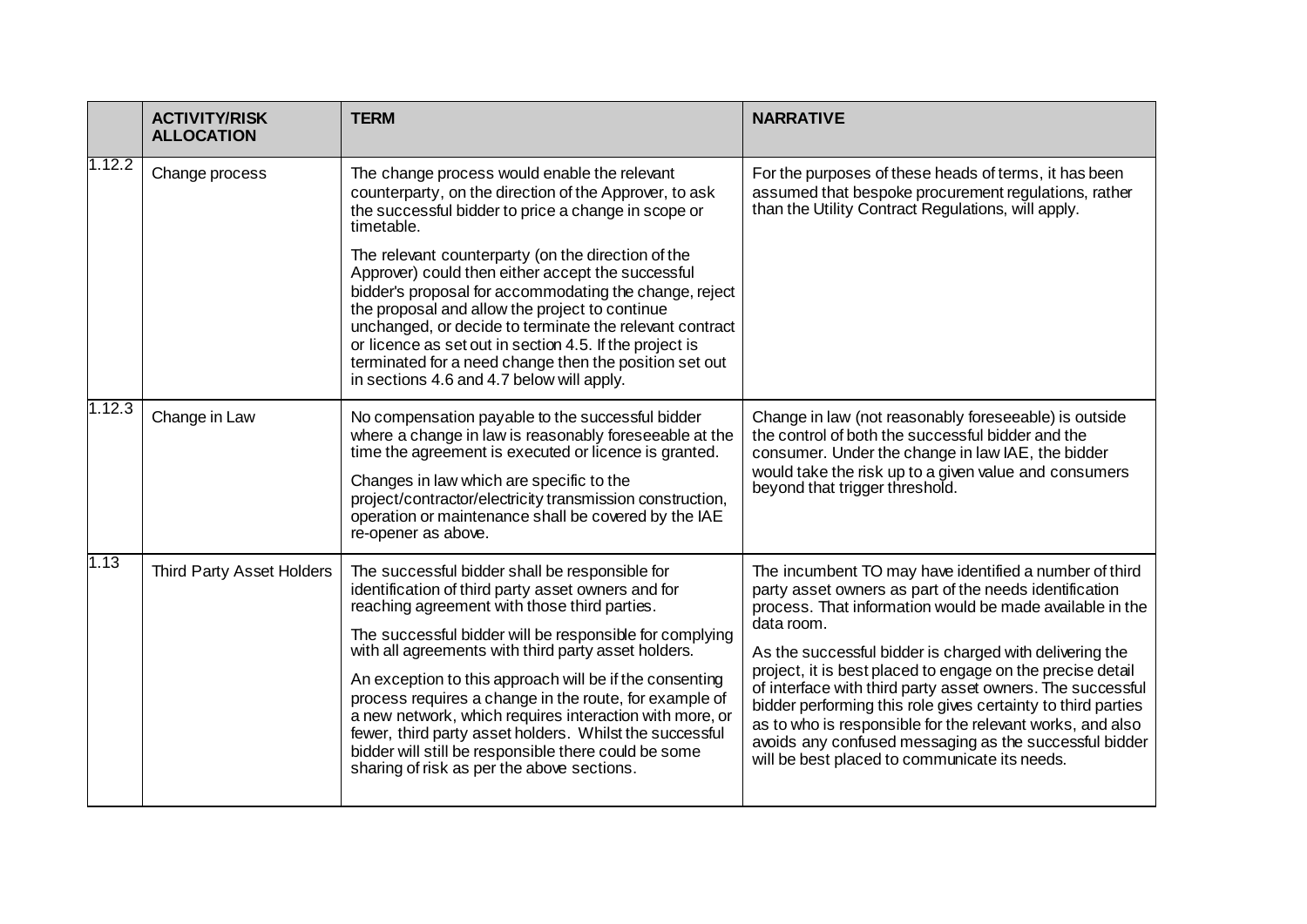|      | <b>ACTIVITY/RISK</b><br><b>ALLOCATION</b> | <b>TERM</b>                                                                                                                                                                                                                                                                                                                                                                                                                                                                                                                                                                                                                                                                                                                                                                                                                                                                                  | <b>NARRATIVE</b>                                                                                                                                                                                                                                                                                                                                                                                                                                                                 |
|------|-------------------------------------------|----------------------------------------------------------------------------------------------------------------------------------------------------------------------------------------------------------------------------------------------------------------------------------------------------------------------------------------------------------------------------------------------------------------------------------------------------------------------------------------------------------------------------------------------------------------------------------------------------------------------------------------------------------------------------------------------------------------------------------------------------------------------------------------------------------------------------------------------------------------------------------------------|----------------------------------------------------------------------------------------------------------------------------------------------------------------------------------------------------------------------------------------------------------------------------------------------------------------------------------------------------------------------------------------------------------------------------------------------------------------------------------|
|      |                                           | Any agreements reached with third parties must have<br>an assignment/novation clause (where required) in the<br>event of bidder default.                                                                                                                                                                                                                                                                                                                                                                                                                                                                                                                                                                                                                                                                                                                                                     |                                                                                                                                                                                                                                                                                                                                                                                                                                                                                  |
| 1.14 | Commissioning                             | The transmission standard process for determining<br>whether commissioning has been achieved will be<br>applied.<br>The successful bidder will need to evidence that its<br>solution has been commissioned to meet the system<br>need in full.                                                                                                                                                                                                                                                                                                                                                                                                                                                                                                                                                                                                                                               | The impact of delays during the construction phase are<br>set out above in section 1.7 (Programme). Other than for<br>these factors, commissioning is a bidder risk.<br>The successful bidder will not be permitted to<br>commission the solution in part and to claim that the full<br>TRS should begin at that stage.                                                                                                                                                          |
| 1.15 | Long-stop date                            | If the commissioning of the solution is delayed beyond<br>a specified long-stop date, then the relevant<br>counterparty will need to have the right to terminate the<br>contract and/or transmission licence.<br>The financial impact on lenders to the project will need<br>to be considered. The position of equity investors would<br>likely not be protected against this risk if the delay had<br>been caused by the successful bidder, or its sub-<br>contractors. The position if a no-default event had<br>caused the long-stop date to be missed has not been<br>fully determined yet. Section 4.7 below sets out the<br>current proposal on no-default termination<br>compensation.<br>The existence of the long-stop date does not mean that<br>the TRS period will automatically be extended if the<br>successful bidder does not achieve the anticipated<br>commissioning date. | This remedy is typical in infrastructure agreements and<br>guards against the risk that the solution is never going to<br>be fully commissioned.<br>The ESO is considering whether one extension to the<br>long stop date where a delay is caused by force majeure<br>should be permitted.<br>The consequences of termination would depend on the<br>circumstances causing the delay; this could be either a<br>successful bidder default scenario, or a no default<br>scenario. |
| 1.16 | <b>Contractor Performance</b>             | The successful bidder shall be responsible for<br>selecting, vetting and managing the performance of all<br>sub-contractors.                                                                                                                                                                                                                                                                                                                                                                                                                                                                                                                                                                                                                                                                                                                                                                 | The successful bidder and any sub-contractors may be<br>subject to basic or advanced checks depending on which<br>sites they will have access to.                                                                                                                                                                                                                                                                                                                                |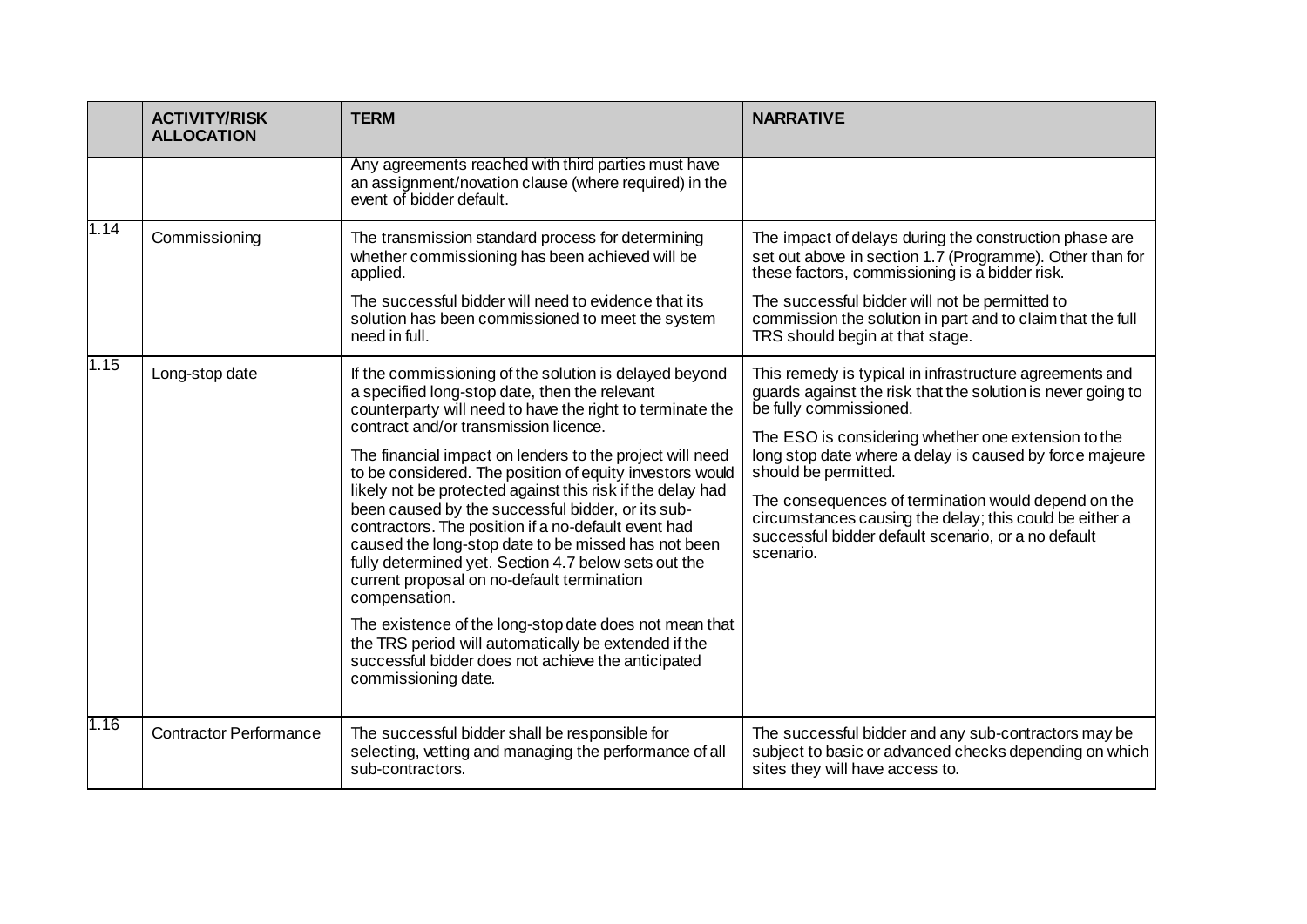|         | <b>ACTIVITY/RISK</b><br><b>ALLOCATION</b> | <b>TERM</b>                                                                                                                                                                                                                                                                                                | <b>NARRATIVE</b>                                                                                                                                                                                                                                                                                           |
|---------|-------------------------------------------|------------------------------------------------------------------------------------------------------------------------------------------------------------------------------------------------------------------------------------------------------------------------------------------------------------|------------------------------------------------------------------------------------------------------------------------------------------------------------------------------------------------------------------------------------------------------------------------------------------------------------|
|         |                                           | Insolvency of any sub-contractors shall be a successful<br>bidder risk.                                                                                                                                                                                                                                    |                                                                                                                                                                                                                                                                                                            |
| 2.      | <b>PAYMENT AND</b><br><b>FINANCING</b>    |                                                                                                                                                                                                                                                                                                            |                                                                                                                                                                                                                                                                                                            |
| 2.1     | Preliminary works<br>payments             | There may be some revenue available for the<br>preliminary works phase where the Procurement Body<br>identifies this is beneficial to the process. This revenue<br>may take the form of payments for achieving specified<br>milestones.                                                                    | Payments will be capped at the lesser of a fixed amount<br>and evidence of actual costs incurred by the successful<br>bidder. The maximum cap may be set at zero in cases<br>where preliminary works would not deliver value to the<br>consumer.                                                           |
| $2.2\,$ | <b>Tender Revenue Stream</b>              | TRS payments to the successful bidder will commence<br>following successful commissioning of the solution.<br>Payments during construction may be considered if<br>they decrease the overall cost to the consumer.                                                                                         | Payments during the construction period are likely to be<br>the exception rather than the standard approach. The<br>successful bidder would need to provide compelling<br>evidence that the overall cost to the consumer would be<br>reduced and that the consumer would not be taking<br>additional risk. |
| 2.3     | Payment (time and cost)                   | Subject to the re-openers set out above, a failure by the<br>successful bidder to comply with the construction<br>programme shall cause the overall revenue period to<br>be reduced. If the re-openers apply, then the revenue<br>may be adjusted to some extent to reflect the shorter<br>revenue period. |                                                                                                                                                                                                                                                                                                            |
| 2.4     | Revenue indexation                        | Part of the TRS payment shall be subject to annual<br>indexation based on CPI-H. The basis for establishing<br>the proportion of the TRS to be indexed will be<br>specified during the tender process and confirmed as<br>part of the cost assessment process.                                             | The Procurement Body will define what is an acceptable<br>level of natural hedge.                                                                                                                                                                                                                          |
| $2.5\,$ | Equity return                             | The level of return to equity is to be fixed at the time of<br>the final bid. The TRS will be updated at the end of the<br>preliminary works phase to provide the same return to<br>equity as at the time of the final bid.                                                                                |                                                                                                                                                                                                                                                                                                            |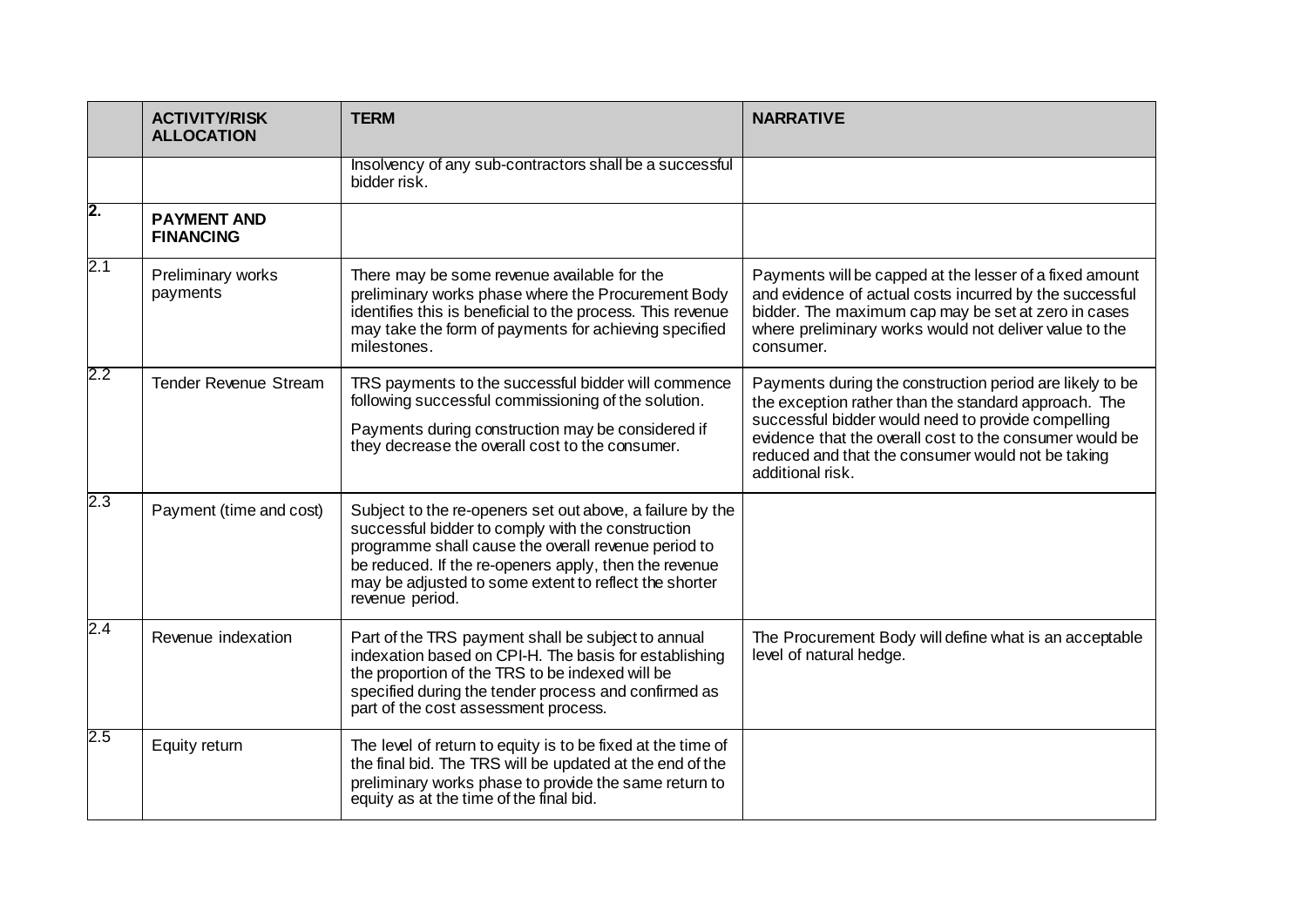|      | <b>ACTIVITY/RISK</b><br><b>ALLOCATION</b> | <b>TERM</b>                                                                                                                                                                                                                                            | <b>NARRATIVE</b>                                                                                                                                                                                                              |
|------|-------------------------------------------|--------------------------------------------------------------------------------------------------------------------------------------------------------------------------------------------------------------------------------------------------------|-------------------------------------------------------------------------------------------------------------------------------------------------------------------------------------------------------------------------------|
| 2.6  | <b>Equity transfers</b>                   | No transfers of equity will be permitted prior to<br>commissioning.                                                                                                                                                                                    | The initial investors may be able to sell equity after<br>commissioning subject to oversight and controls.                                                                                                                    |
|      |                                           | No equity gain share mechanism is being proposed at<br>this stage, although this position is subject to review.                                                                                                                                        |                                                                                                                                                                                                                               |
| 2.7  | <b>Debt</b>                               | A debt competition will be run by the successful bidder<br>(with oversight from the Procurement Body) once the<br>preliminary works have been completed and the cost of<br>debt and gearing will be established at that point.                         | The licence/contract will include suitable provisions<br>setting out bidder obligations in respect of the debt<br>competition.                                                                                                |
| 2.8  | Refinancing                               | Refinancing during the construction phase would not be<br>permitted.                                                                                                                                                                                   | Post construction refinancing is permitted subject to the<br>financing gain share mechanism.                                                                                                                                  |
|      |                                           | If the successful bidder refinances the debt following<br>construction of the solution, the gains shall be shared<br>with the consumer, on the basis of the prevailing<br>approach at the time in other comparable regimes such<br>as the OFTO regime. |                                                                                                                                                                                                                               |
| 2.9  | Availability incentive                    | The availability incentive will be the primary operational<br>incentive (supported by the environmental and timely<br>new connections incentive).                                                                                                      | More detail on the availability incentive is included in<br>section 3.1 below.                                                                                                                                                |
| 2.10 | Environmental incentive                   | Environmental Incentive (Reputational)                                                                                                                                                                                                                 | The timely new connections incentive would replicate the                                                                                                                                                                      |
|      | and timely new<br>connections incentive   | We are proposing an obligation to provide an<br>Environmental Action Plan and to publish an Annual<br><b>Environmental Report.</b>                                                                                                                     | RIIO-2 proposals. Any relevant process failures will be<br>linked to expected obligations under licence and code for<br>network solutions in relation to making competent<br>connection offers in designated timescales. This |
|      |                                           | Environmental Incentive (Financial)                                                                                                                                                                                                                    | incentive would only apply to network solutions as new                                                                                                                                                                        |
|      |                                           | This would be an obligation to minimise leakage of<br>relevant gases.                                                                                                                                                                                  | connection obligations do not apply to non-network<br>solutions.                                                                                                                                                              |
|      |                                           | <b>Timely New Connections Incentive</b>                                                                                                                                                                                                                |                                                                                                                                                                                                                               |
|      |                                           | We are proposing a penalty of up to 0.5% annual base<br>revenue for relevant process failures in relation to the                                                                                                                                       |                                                                                                                                                                                                                               |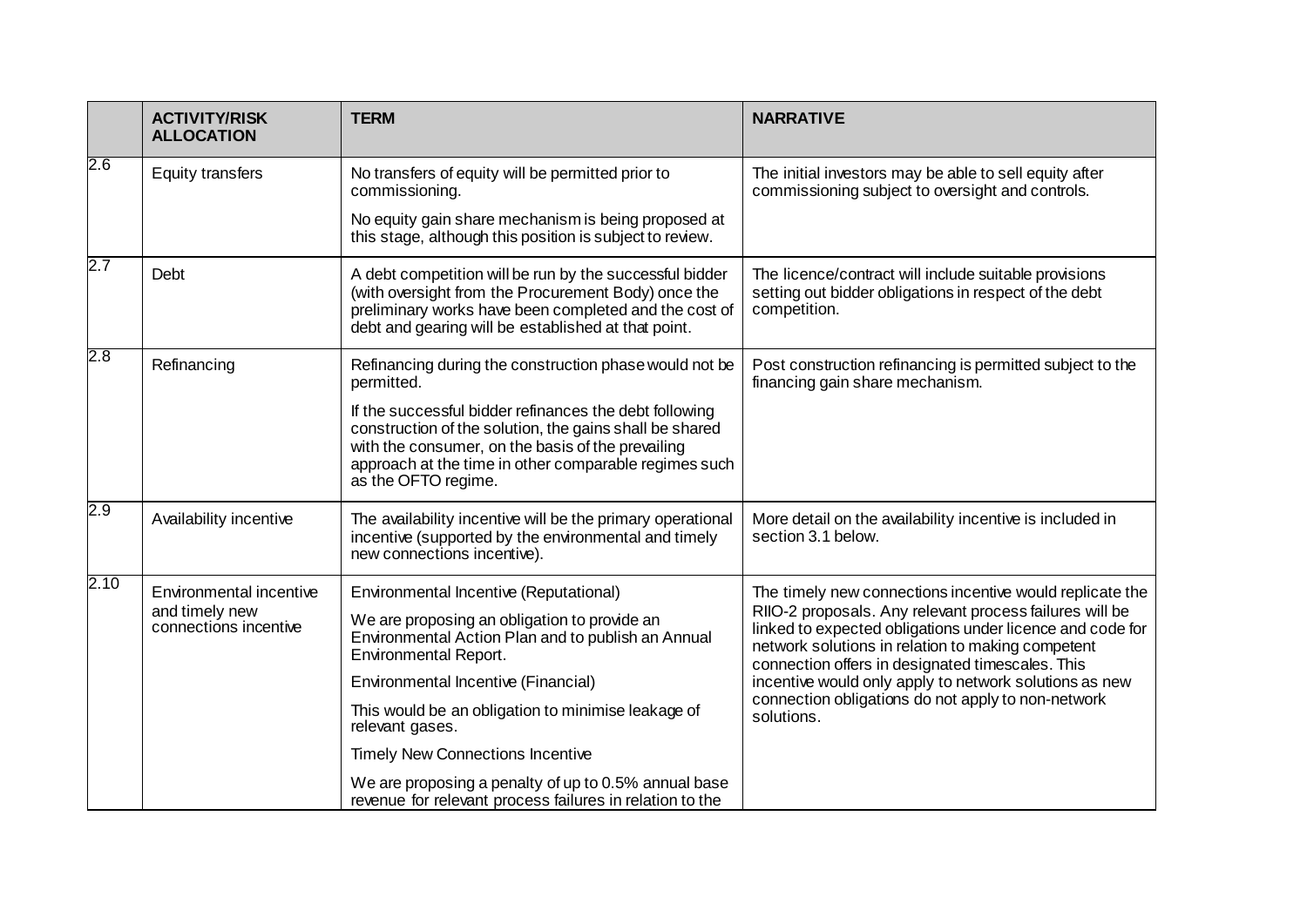|                  | <b>TERM</b><br><b>ACTIVITY/RISK</b><br><b>ALLOCATION</b> |                                                                                                                                                                                                                                                                                                                                                                     | <b>NARRATIVE</b>                                                                                                                                                                                                                                                                                                                           |
|------------------|----------------------------------------------------------|---------------------------------------------------------------------------------------------------------------------------------------------------------------------------------------------------------------------------------------------------------------------------------------------------------------------------------------------------------------------|--------------------------------------------------------------------------------------------------------------------------------------------------------------------------------------------------------------------------------------------------------------------------------------------------------------------------------------------|
|                  |                                                          | facilitation of new connections, on a comparable basis<br>to incumbent TOs.                                                                                                                                                                                                                                                                                         |                                                                                                                                                                                                                                                                                                                                            |
| 2.11             | Stakeholder engagement<br>incentive                      | The successful bidder will be obligated in licence or<br>contract (as appropriate) to publish a proportionate<br>stakeholder engagement report within three months of<br>the conclusion of the preliminary works phase.                                                                                                                                             | The purpose of this report will be for the successful<br>bidder to set out best practice and lessons learned in<br>respect of the preliminary works phase.                                                                                                                                                                                 |
| 2.12             | Residual Asset Value &<br>revenue stacking               | Any assumptions as to residual asset value and/or<br>revenue stacking will remain with bidders.                                                                                                                                                                                                                                                                     |                                                                                                                                                                                                                                                                                                                                            |
| 3.               | <b>OPERATIONS PERIOD</b>                                 |                                                                                                                                                                                                                                                                                                                                                                     |                                                                                                                                                                                                                                                                                                                                            |
| 3.1              | Asset availability (and<br>availability incentive)       | The required availability level shall be set out in the<br>availability incentive.                                                                                                                                                                                                                                                                                  | Potential termination ties into the CATO of last resort<br>process, which is discussed in section 3.6 below.                                                                                                                                                                                                                               |
|                  |                                                          | The liability regime for unavailability is likely to be<br>based on the risk allocation that is used in the OFTO<br>model), although there may be some flexibility in the<br>approach for non-network solutions.                                                                                                                                                    | The availability incentive will be a reward or penalty<br>based on availability. The target performance and %<br>range for revenue potential per annum are likely to follow<br>a similar structure to the OFTO regime.                                                                                                                     |
|                  |                                                          | Failure to achieve the availability level in a year shall<br>result in a deduction of annual revenues, capped at a<br>percentage of annual base revenue.<br>Relief for deductions where availability negatively<br>impacted by an exceptional event.<br>In cases of significant underperformance the licence or<br>service contract could be revoked or terminated. | The incentive will apply to network solutions and non-<br>network solutions.<br>Similar security requirements to the OFTO regime are<br>proposed for the final years of the TRS period, allowing<br>security to be called upon in respect of incentive<br>underperformance (and for decommissioning security -<br>see section 3.10 below). |
| $3.2\,$          |                                                          |                                                                                                                                                                                                                                                                                                                                                                     |                                                                                                                                                                                                                                                                                                                                            |
|                  | <b>Grid Connection</b>                                   | Bidders will be responsible for costs and timing related<br>to grid connections.                                                                                                                                                                                                                                                                                    |                                                                                                                                                                                                                                                                                                                                            |
| $\overline{3.3}$ | <b>Network Compliance</b>                                | The successful bidder will be responsible for ensuring<br>compliant design and operation of their solution in                                                                                                                                                                                                                                                       | This is the standard position for any market participant.                                                                                                                                                                                                                                                                                  |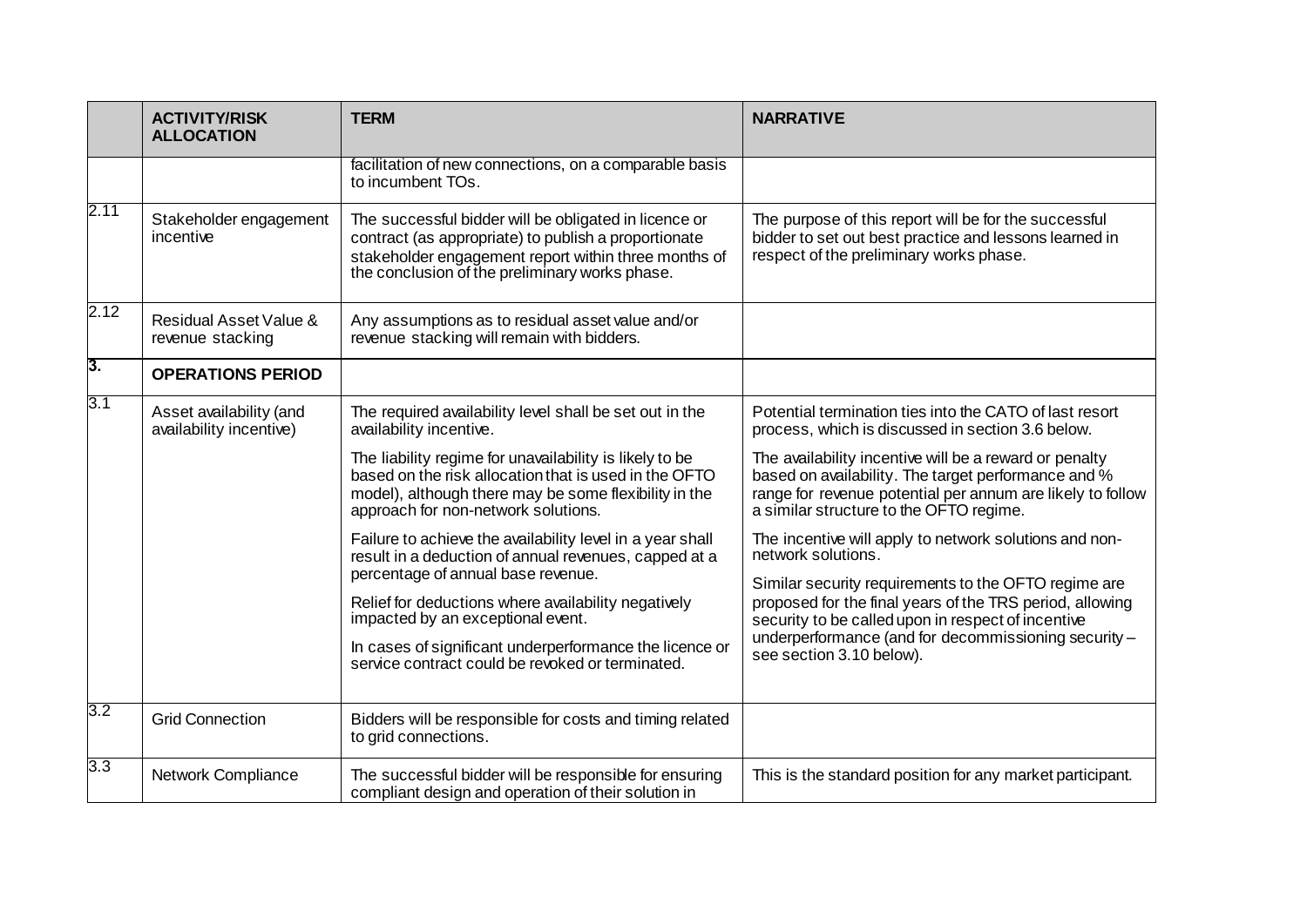|                  | <b>ACTIVITY/RISK</b><br><b>ALLOCATION</b>       | <b>TERM</b>                                                                                                                                                                                                                                                                                                                                 | <b>NARRATIVE</b>                                                                                                                                                                                                                                                                                                                                                                                                                                                                                                                       |
|------------------|-------------------------------------------------|---------------------------------------------------------------------------------------------------------------------------------------------------------------------------------------------------------------------------------------------------------------------------------------------------------------------------------------------|----------------------------------------------------------------------------------------------------------------------------------------------------------------------------------------------------------------------------------------------------------------------------------------------------------------------------------------------------------------------------------------------------------------------------------------------------------------------------------------------------------------------------------------|
|                  |                                                 | accordance with relevant codes, standards and<br>specifications.                                                                                                                                                                                                                                                                            |                                                                                                                                                                                                                                                                                                                                                                                                                                                                                                                                        |
| 3.4              | Licence and code<br>changes                     | The successful bidder will take the risk for compliance<br>with any licence or code changes.                                                                                                                                                                                                                                                | This is the standard position for any market participant.<br>Licence and code changes will be distinct from changes<br>in law which are referenced in section 1.12.4 above.                                                                                                                                                                                                                                                                                                                                                            |
| $\overline{3.5}$ | Environmental, social or<br>governance          | The successful bidder will take the risk for compliance<br>with any environmental, social or governance<br>obligations.                                                                                                                                                                                                                     | If the environmental, social or governance obligations are<br>introduced via a licence change or a code modification,<br>then this would be a risk that all market participants<br>would be expected to take.                                                                                                                                                                                                                                                                                                                          |
| $3.6\,$          | Step-in and Provider of<br><b>Last Resort</b>   | For network solutions, the CATO of last resort regime<br>will apply.<br>For non-network solutions, enhanced contractual<br>provisions may apply, as step-in may not be<br>appropriate for these types of projects.                                                                                                                          | Step-in for a non-network solution would present a<br>number of difficulties for the ESO, including regulatory<br>issues if the non-network solution is a generation asset.<br>Step-in rights would need to be coordinated with lenders,<br>likely through a direct agreement. Stepping in where a<br>non-network asset is providing a number of services<br>would also create issues. The enhanced contractual<br>protections may involve additional credit support and<br>financial reporting requirements on the successful bidder. |
| $3.7\,$          | Transfer of asset                               | There will be no transfer of the asset throughout or at<br>the end of the revenue period, other than in a CATO of<br>last resort scenario.<br>The successful bidder will be obliged to provide<br>reasonable co-operation and support with any re-tender<br>process relating to the system need following the end of<br>the initial period. | Consideration will be given in each case at the end of the<br>revenue period as to whether the system need will<br>continue or not. However, there will not be a handover of<br>the asset to the ESO or an incumbent TO.                                                                                                                                                                                                                                                                                                               |
| $\overline{3.8}$ | Reporting/information<br>requirements/interface | The minimum reporting requirements in the<br>construction phase shall be quarterly and in the<br>operational phase shall be monthly.<br>Reports to include (but are not limited to) performance<br>against milestones in the construction period, costs of                                                                                  |                                                                                                                                                                                                                                                                                                                                                                                                                                                                                                                                        |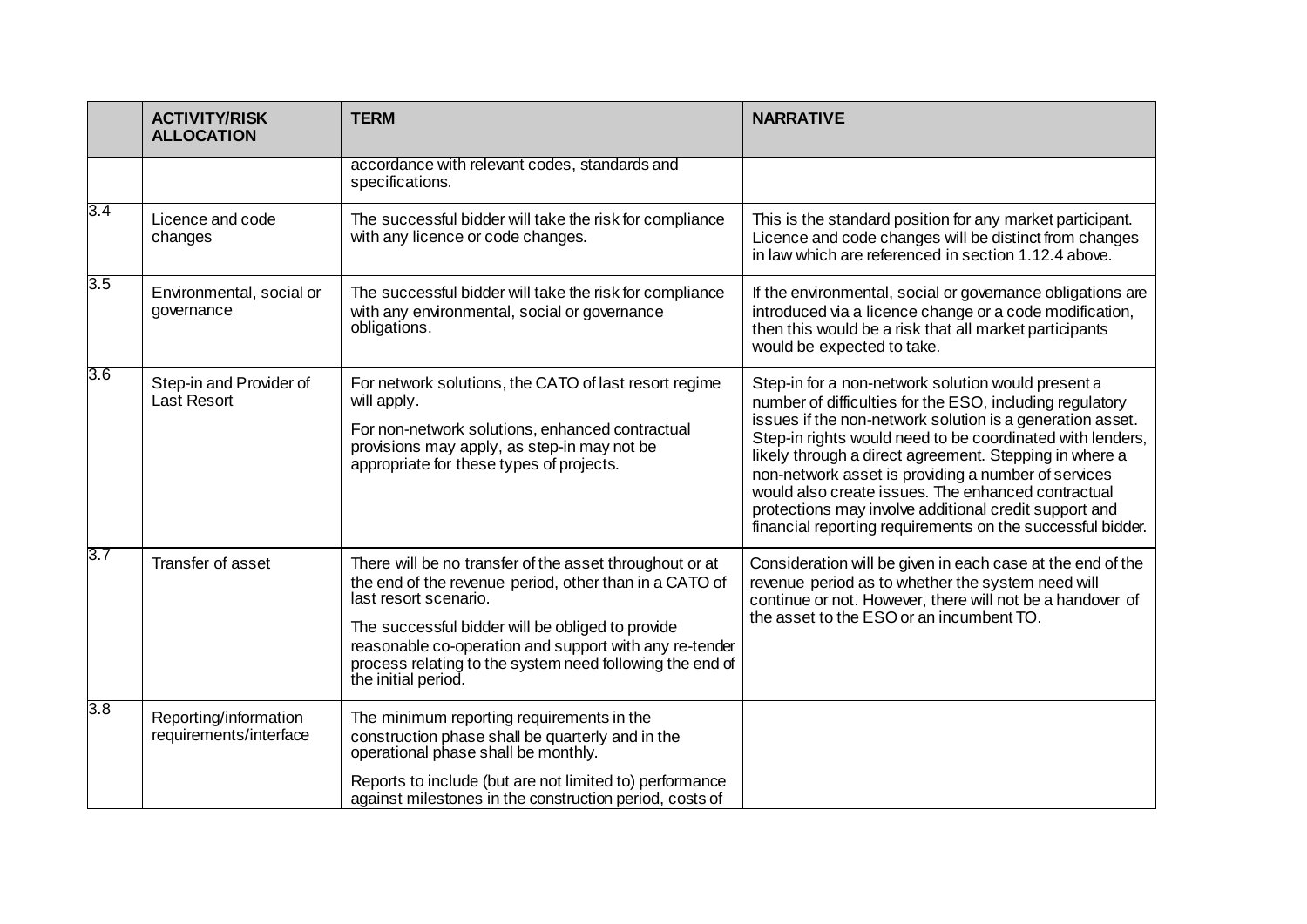|      | <b>ACTIVITY/RISK</b><br><b>ALLOCATION</b> | <b>TERM</b>                                                                                                                                                                                        | <b>NARRATIVE</b>                                                                                                                                                                                                                                                                                                                                                 |
|------|-------------------------------------------|----------------------------------------------------------------------------------------------------------------------------------------------------------------------------------------------------|------------------------------------------------------------------------------------------------------------------------------------------------------------------------------------------------------------------------------------------------------------------------------------------------------------------------------------------------------------------|
|      |                                           | construction/performance of the service, cost reopener<br>events, availability, refinancing and service failures.<br>Reporting will be on an open-book basis.                                      |                                                                                                                                                                                                                                                                                                                                                                  |
|      |                                           | For network solutions, the STC and Ofgem reporting<br>requirements will apply. Application of elements of<br>these requirements to non-network solutions will be<br>considered.                    |                                                                                                                                                                                                                                                                                                                                                                  |
|      |                                           | The successful bidder will be obliged to give notice of<br>changes to its solution or if the solution is unlikely to be<br>available for a period of time.                                         |                                                                                                                                                                                                                                                                                                                                                                  |
| 3.9  | Long-term asset condition                 | The successful bidder shall be responsible for<br>maintaining the relevant assets to a satisfactory level.<br>The principle requirements will be the availability<br>payment/incentive mechanisms. | The successful bidder is expected to maintain their<br>assets to a satisfactory level to allow them to meet<br>availability performance targets.                                                                                                                                                                                                                 |
| 3.10 | Decommissioning                           | The successful bidder shall be responsible for solution<br>decommissioning costs/timescales and no additional<br>revenue will be available unless an IAE re-opener<br>applies.                     | A decommissioning plan should be provided and<br>maintained.                                                                                                                                                                                                                                                                                                     |
|      |                                           |                                                                                                                                                                                                    | This risk would only be shared if changes in law impact<br>on the costs of decommissioning.                                                                                                                                                                                                                                                                      |
|      |                                           | The asset may not necessarily be decommissioned<br>after the initial revenue period if further use can be<br>made of the asset as set out in Contract Extension at<br>4.3 below.                   | The proposed approach is to narrowly define the scope<br>of the decommissioning security requirements to cover<br>the decommissioning processes and obligations set out<br>in industry codes. This will ensure that decommissioning                                                                                                                              |
|      |                                           | Decommissioning security may be required, as set out<br>in section 11.1, Chapter $5$ .                                                                                                             | activities and disconnection is sufficient to not adversely<br>impact the Transmission System. To avoid the need for<br>additional security to be provided, the suggested<br>approach is to enable the security required towards the<br>end of the TRS under the availability incentive to be<br>extended to cover decommissioning (Section 10.3,<br>Chapter 5). |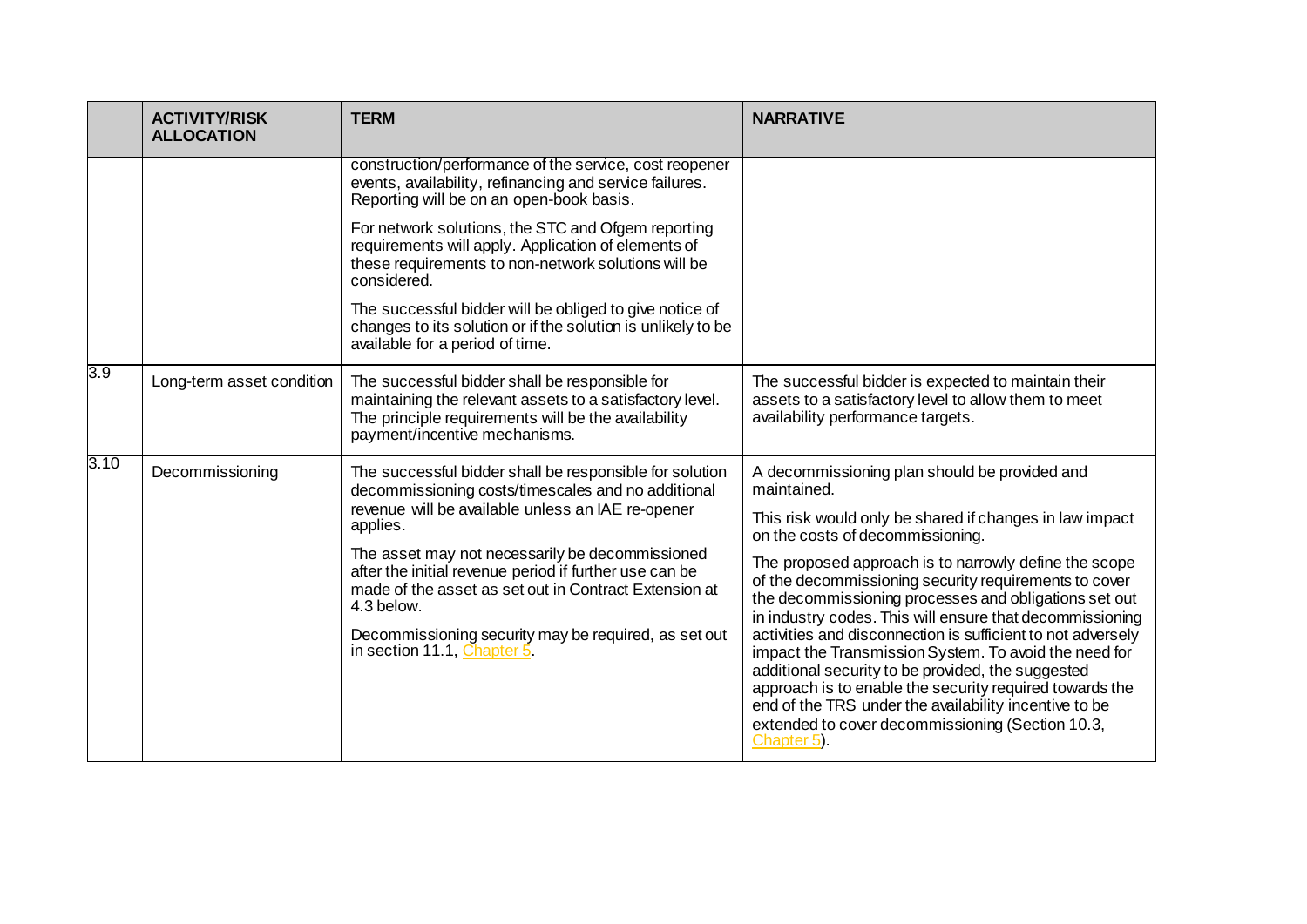|     | <b>ACTIVITY/RISK</b><br><b>ALLOCATION</b>                                        | <b>TERM</b>                                                                                                                                                                                                                                                                                                                                                                                                                                                                                                                      | <b>NARRATIVE</b>                                                                                                                                                                                                                                                                                                                                                                                                                                                                                                                                                                               |
|-----|----------------------------------------------------------------------------------|----------------------------------------------------------------------------------------------------------------------------------------------------------------------------------------------------------------------------------------------------------------------------------------------------------------------------------------------------------------------------------------------------------------------------------------------------------------------------------------------------------------------------------|------------------------------------------------------------------------------------------------------------------------------------------------------------------------------------------------------------------------------------------------------------------------------------------------------------------------------------------------------------------------------------------------------------------------------------------------------------------------------------------------------------------------------------------------------------------------------------------------|
| Ā.  | <b>CONTRACT</b><br><b>COMMERCIAL</b><br><b>STRUCTURE/GENERAL</b><br><b>TERMS</b> |                                                                                                                                                                                                                                                                                                                                                                                                                                                                                                                                  |                                                                                                                                                                                                                                                                                                                                                                                                                                                                                                                                                                                                |
| 4.1 | <b>Contract Duration</b>                                                         | For non-network solutions, the coming into effect of the<br>key terms of the contract will be subject to a number of<br>conditions precedent which will relate to issues such as<br>the provision of security and required insurances<br>having been obtained.<br>The revenue period shall commence on the later of:<br>the actual service commencement date;<br>or<br>the scheduled service commencement<br>date,<br>The duration of the revenue period shall be up to 45<br>years but depends in each case on the system need. | The revenue period will be reduced if the scheduled<br>commencement date is missed. As discussed above, the<br>payments may be adjusted if this is the case.<br>Prior to setting the revenue period for a tender, issues<br>that may lead to an adjustment to the length of the<br>revenue period could include:<br>Evidence that there was no appropriate<br>technical solution for the length of the need<br>Evidence that debt or equity finance would<br>not be available on reasonable terms, or<br>Evidence that technological innovation may<br>render any proposed solutions obsolete. |
| 4.2 | <b>Contract End Date</b>                                                         | The contract end date will be fixed in all cases, except<br>where an extension applies.                                                                                                                                                                                                                                                                                                                                                                                                                                          | The process for contract extension is set out below in<br>section 4.3.                                                                                                                                                                                                                                                                                                                                                                                                                                                                                                                         |
| 4.3 | <b>Contract Extension</b>                                                        | In the circumstance that at the end of the revenue<br>period there remains a system need for the solution (as<br>determined by the Network Planning Body through the<br>NOA process or another suitable process), an<br>extension of the existing contract/licence may take<br>place on existing terms.<br>The alternative approach would be a retender of the<br>need (subject to the prevailing procurement regime at<br>the relevant time).                                                                                   | The proposed solution is to set out in the original contract<br>(or stated as policy with regards the licence) the basis on<br>which an extension would take place. This would include<br>agreement on the basis for calculating the new TRS for<br>the extension period.<br>Relevant costs in calculating the TRS for the extension<br>period may include:<br>Reasonable refurbishment expenditure;                                                                                                                                                                                           |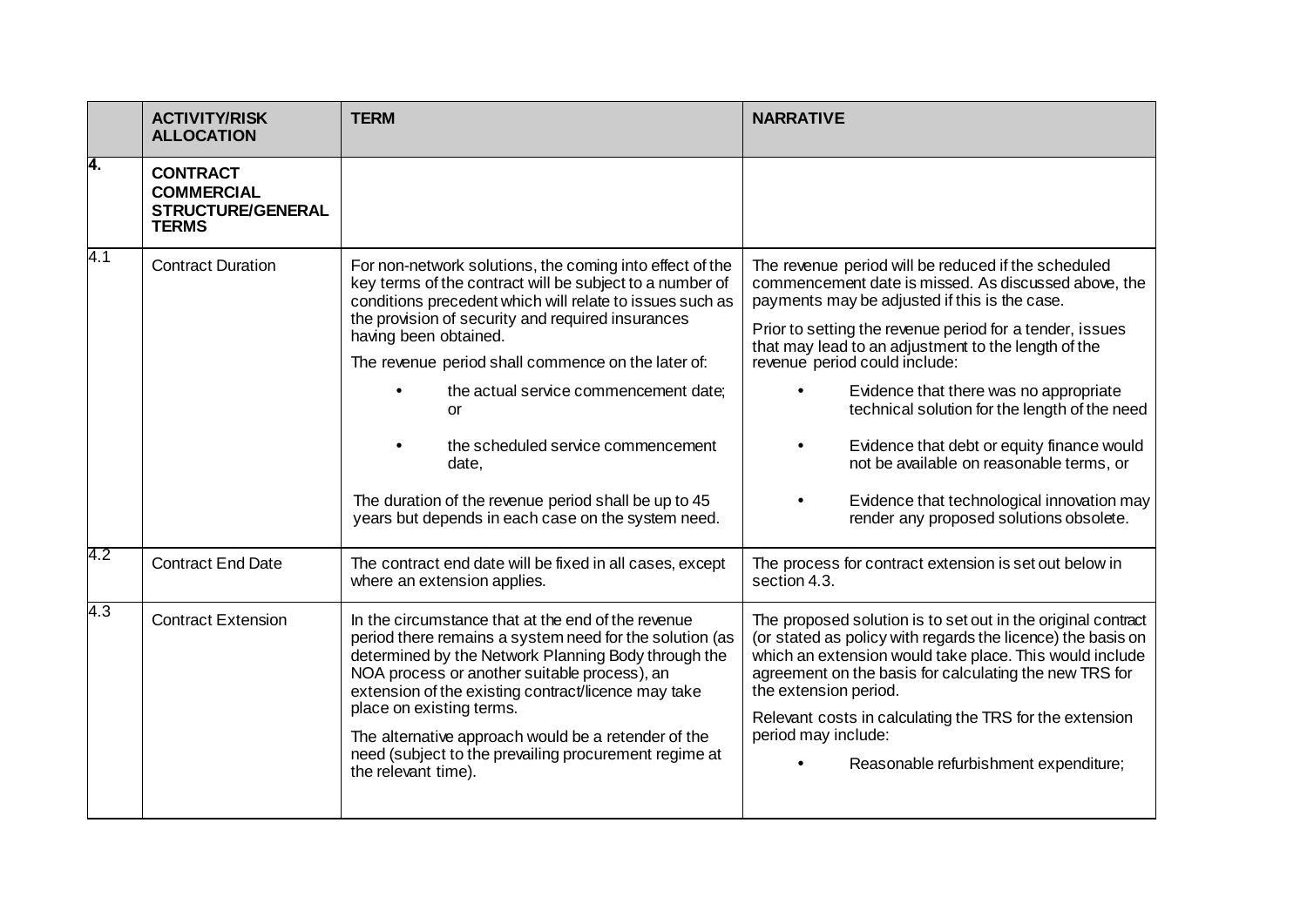|                  | <b>ACTIVITY/RISK</b><br><b>ALLOCATION</b>      | <b>TERM</b>                                                                                                                                                                                                                                                                                                                                                                                                                                                                                                                      | <b>NARRATIVE</b>                                                                                                                                                                                                                                                                                                                                                                                                                                                |
|------------------|------------------------------------------------|----------------------------------------------------------------------------------------------------------------------------------------------------------------------------------------------------------------------------------------------------------------------------------------------------------------------------------------------------------------------------------------------------------------------------------------------------------------------------------------------------------------------------------|-----------------------------------------------------------------------------------------------------------------------------------------------------------------------------------------------------------------------------------------------------------------------------------------------------------------------------------------------------------------------------------------------------------------------------------------------------------------|
|                  |                                                |                                                                                                                                                                                                                                                                                                                                                                                                                                                                                                                                  | Reasonable operating and maintenance<br>costs; and<br>A reasonable margin.<br>A process for agreeing these costs would be set out in<br>the tender and then included in the contract for non-<br>network solutions.                                                                                                                                                                                                                                             |
| $\overline{4.4}$ | Changes (other than<br>changes in system need) | A change control mechanism shall be included to<br>ensure value for money of the project.<br>The change mechanism will set out what level of<br>changes require approval (i.e. there may be a level of<br>change that is priced into the successful bidder's price),<br>the information to be provided to support the proposed<br>change, and response times.<br>Some tenders will require flexibility to have been<br>included at the outset.                                                                                   | The tender process will need to be considered in the<br>context of any changes that are requested. There is a<br>question as to the point at which a re-tender may be<br>required.                                                                                                                                                                                                                                                                              |
| 4.5              | Termination                                    | Termination rights shall be included as follows where<br>appropriate with grace periods to remedy the failure on<br>notice. Termination rights are divided into those which<br>are considered bidder default termination and those<br>which are considered non-default termination.<br>Successful bidder default termination<br>the successful bidder commits a breach<br>which adversely and materially affects the<br>performance of its services;<br>the successful bidder commits a persistent<br>breach of its obligations; | These termination rights are broader than those that<br>would currently appear in the terms of a licence. In<br>relation to licence holders, Ofgem has enforcement rights<br>that enable Ofgem to influence behaviour and to raise<br>material penalties that are not reflected in the contractual<br>scenario.<br>These termination rights are reflective of the rights that<br>would usually be included in a long-term infrastructure<br>services agreement. |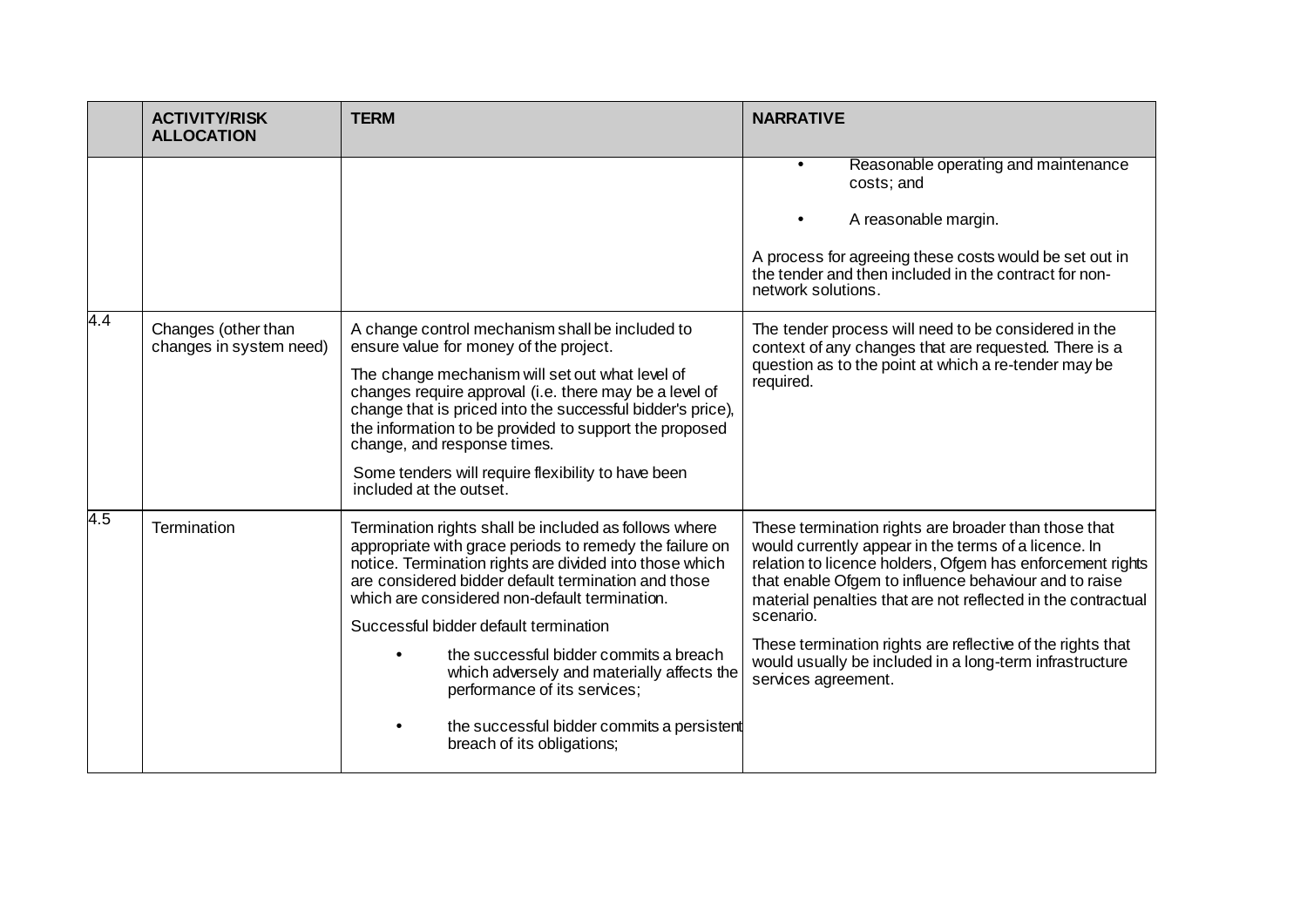| <b>ACTIVITY/RISK</b><br><b>ALLOCATION</b> | <b>TERM</b> |                                                                                                                                                                                      | <b>NARRATIVE</b> |
|-------------------------------------------|-------------|--------------------------------------------------------------------------------------------------------------------------------------------------------------------------------------|------------------|
|                                           | $\bullet$   | an insolvency event arises in respect of<br>the successful bidder or its holding<br>company;                                                                                         |                  |
|                                           | $\bullet$   | to the extent there are limitations in the<br>contract on the replacement of certain<br>sub-contractors, if these are breached<br>they should give rise to potential<br>termination; |                  |
|                                           |             | the successful bidder breaches the Bribery<br>Act or the Modern Slavery Act;                                                                                                         |                  |
|                                           |             | the successful bidder commits a serious<br>data breach;                                                                                                                              |                  |
|                                           |             | the successful bidder breaches the rule<br>against assignment/transfer of its<br>rights/obligations without consent;                                                                 |                  |
|                                           | $\bullet$   | failure to achieve Completion/begin<br>licence activity by a prescribed longstop<br>date;                                                                                            |                  |
|                                           |             | failure to refresh security in accordance<br>with the terms of the agreement;                                                                                                        |                  |
|                                           |             | breach of the refinancing provisions of the<br>agreement;                                                                                                                            |                  |
|                                           |             | Ofgem directs the contract counterparty to<br>terminate the agreement as a result of a<br>need change or need disappearance;                                                         |                  |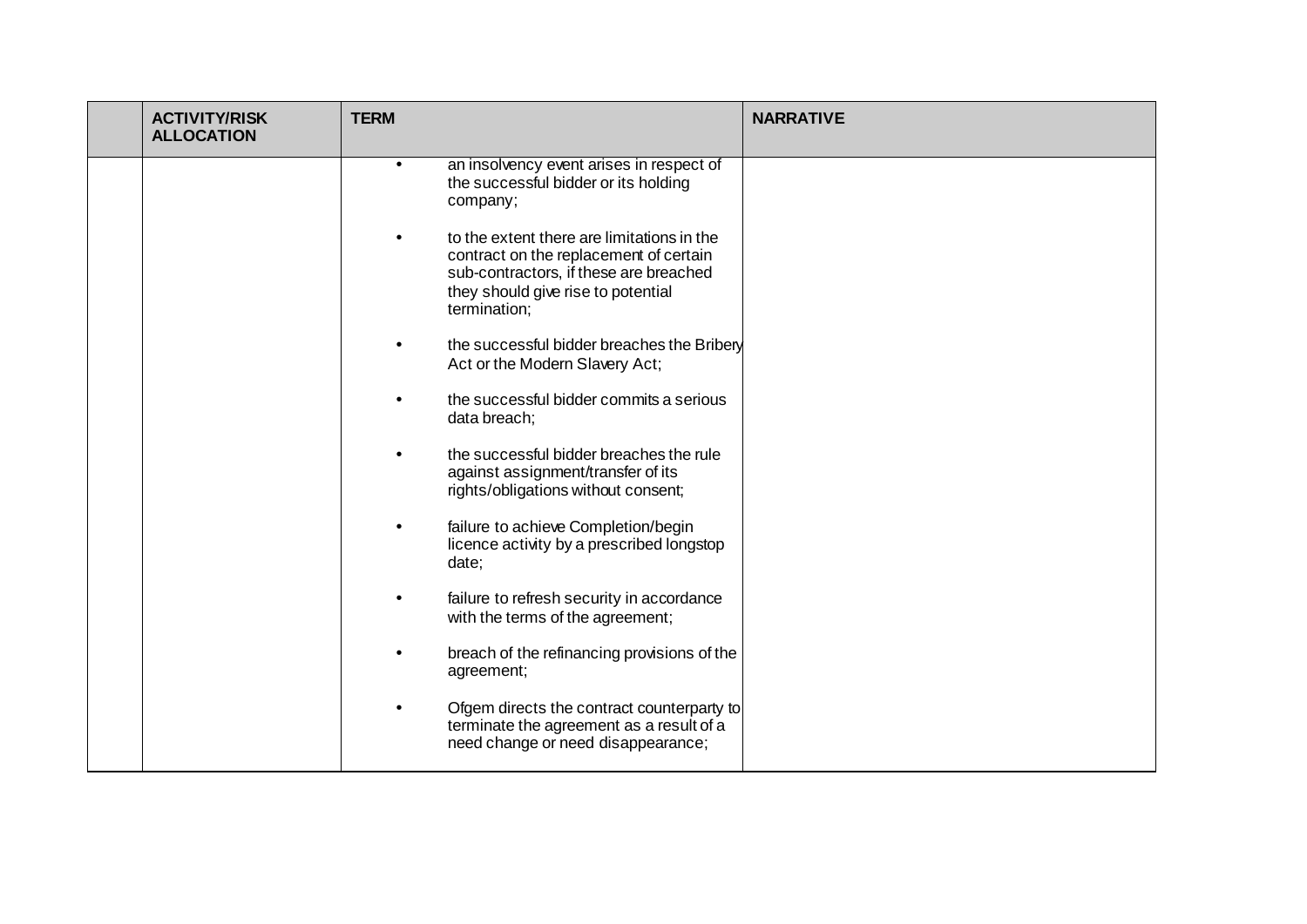|     | <b>ACTIVITY/RISK</b><br><b>ALLOCATION</b> | <b>TERM</b>                                                                                                                                                                                                                                              | <b>NARRATIVE</b> |
|-----|-------------------------------------------|----------------------------------------------------------------------------------------------------------------------------------------------------------------------------------------------------------------------------------------------------------|------------------|
|     |                                           | failure to make the services available for a<br>$\bullet$<br>specified period;<br>fraud;<br>assigning benefit of the agreement or<br>$\bullet$                                                                                                           |                  |
|     |                                           | transferring rights and obligations in<br>breach of the assignment or transfer<br>restrictions; and                                                                                                                                                      |                  |
|     |                                           | health, safety and/or environmental<br>$\bullet$<br>concerns that are not addressed by the<br>successful bidder.                                                                                                                                         |                  |
|     |                                           | Non-default termination                                                                                                                                                                                                                                  |                  |
|     |                                           | system need ends;<br>$\bullet$                                                                                                                                                                                                                           |                  |
|     |                                           | successful legal challenge to tender<br>process; and                                                                                                                                                                                                     |                  |
|     |                                           | extended force majeure.<br>$\bullet$                                                                                                                                                                                                                     |                  |
| 4.6 | Compensation on<br>termination            | Compensation on termination for successful bidder<br>default.                                                                                                                                                                                            |                  |
|     |                                           | If termination follows a successful bidder default, then<br>third party debt is kept whole but there is no recovery<br>for equity.                                                                                                                       |                  |
|     |                                           | The position on compensation for non-default<br>termination is a complex area that the ESO is still<br>considering. The ESO's initial view is that in the<br>following circumstances compensation may be payable,<br>but this is not an exhaustive list. |                  |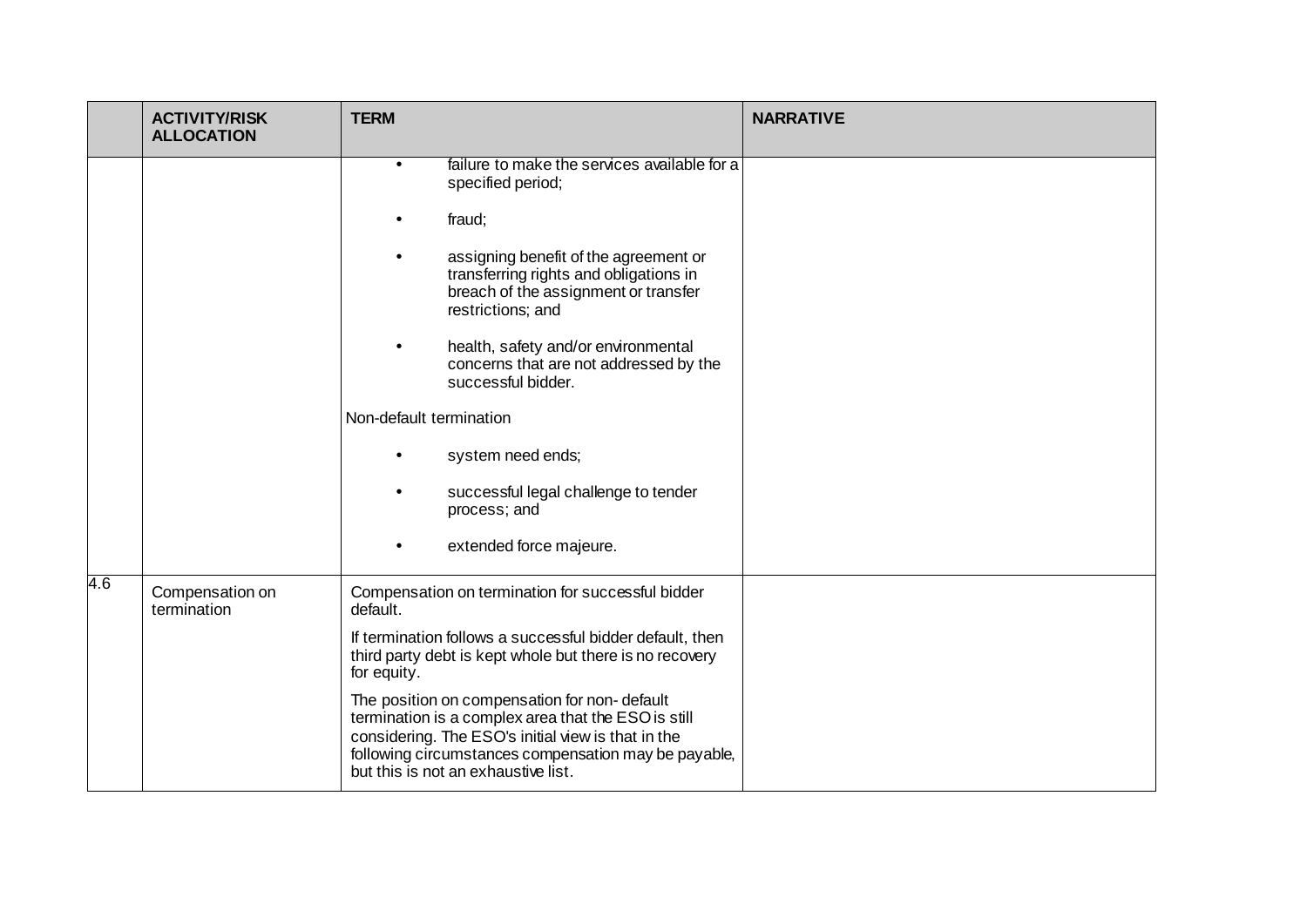|     | <b>ACTIVITY/RISK</b><br><b>ALLOCATION</b> | <b>TERM</b>                                                                                                                                                                                                                                                                                                                                                                                                                                                                                                                                                                                               | <b>NARRATIVE</b>                                                                                                                                                                                                |
|-----|-------------------------------------------|-----------------------------------------------------------------------------------------------------------------------------------------------------------------------------------------------------------------------------------------------------------------------------------------------------------------------------------------------------------------------------------------------------------------------------------------------------------------------------------------------------------------------------------------------------------------------------------------------------------|-----------------------------------------------------------------------------------------------------------------------------------------------------------------------------------------------------------------|
|     |                                           | If the project is cancelled because the system need<br>ceases to exist, then the successful bidder would be put<br>in "no better; no worse" position, i.e. reasonably incurred<br>sunk costs and the costs of debt could be recovered.<br>If the change only removes the system need in part, or<br>delays the system need, or increases the system need,<br>the TRS may need to be adjusted to allow for recovery<br>of these amounts over the shorter period of the TRS or<br>in the last case, the recovery of a higher amount. The<br>change process set out in section 1.12.2. above would<br>apply. |                                                                                                                                                                                                                 |
| 4.7 | Overage/gain share on<br>equity sales     | While no equity gain share is being proposed at<br>present, that position is subject to review. Provisions<br>may be included to ensure that the consumer benefits<br>from any windfall gains that accrue to the successful<br>bidder.                                                                                                                                                                                                                                                                                                                                                                    | The position is subject to further consideration, as would<br>the period of time to which this type of provision might<br>apply. An appropriate definition of "windfall" would need<br>to be included.          |
| 4.8 | Asset Ownership and<br>financier security | For network solutions, the licence provisions relating to<br>granting security by way of a charge over the network<br>assets will apply.<br>For non-network solutions, consent will be needed for<br>the successful bidder to charge the assets used in<br>providing the solution.                                                                                                                                                                                                                                                                                                                        |                                                                                                                                                                                                                 |
| 4.9 | <b>Dispute Resolution</b>                 | A tiered dispute resolution procedure shall apply:<br>The first step will always be bilateral<br>discussions with escalation to senior<br>management;<br>alternative dispute resolutions (such as<br>recourse to an expert/Independent                                                                                                                                                                                                                                                                                                                                                                    | Referring disputes to Ofgem for determination would only<br>apply to disputes associated with adjustments to the TRS<br>post-award e.g. in relation to the post-preliminary works<br>cost assessment or an IAE. |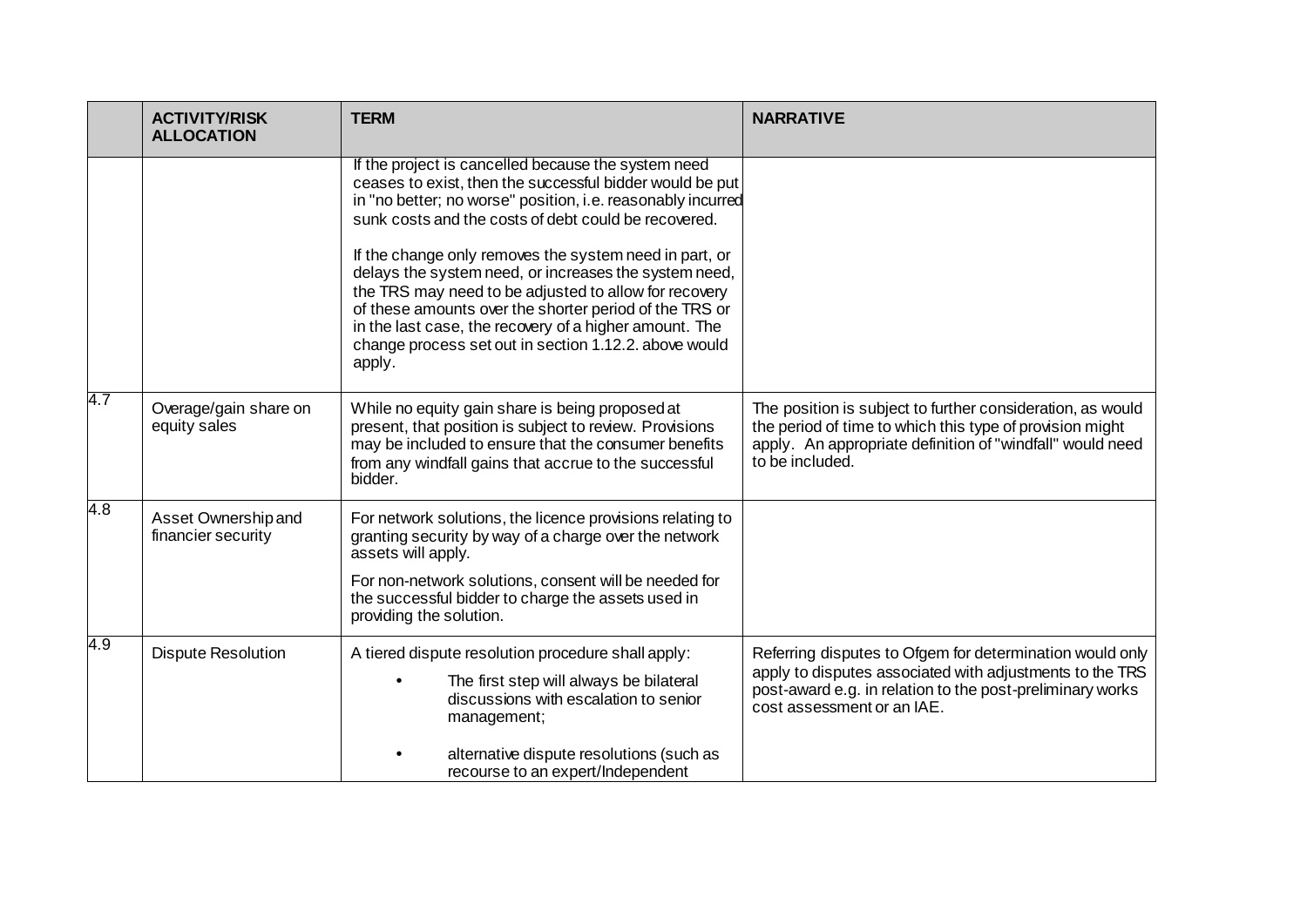|      | <b>TERM</b><br><b>ACTIVITY/RISK</b><br><b>ALLOCATION</b> |                                                                                                                                                                                                                                                                                                                                                                                                                                                                                                                     | <b>NARRATIVE</b>                                                                                                                                                         |
|------|----------------------------------------------------------|---------------------------------------------------------------------------------------------------------------------------------------------------------------------------------------------------------------------------------------------------------------------------------------------------------------------------------------------------------------------------------------------------------------------------------------------------------------------------------------------------------------------|--------------------------------------------------------------------------------------------------------------------------------------------------------------------------|
|      |                                                          | Technical Advisor) could apply where<br>appropriate; and<br>during the construction phase, a form of<br>adjudication process would be used to<br>prevent a dispute from delaying<br>commissioning of the solution.<br>For some disputes where the standard dispute<br>resolution process is inappropriate an Ofgem referral<br>could be possible and constitute a binding<br>determination.                                                                                                                         |                                                                                                                                                                          |
| 4.10 | <b>Conditions Precedent</b>                              | Conditions precedent will be considered in each case.<br>If the successful bidder is a special purpose vehicle<br>then board papers confirming that the agreement will<br>be binding and authority to sign has been granted will<br>be required for non-network solutions.<br>Other potential conditions precedent include obtaining<br>the relevant Electricity Act licences (e.g. generation<br>licence, if required) and providing security.                                                                     |                                                                                                                                                                          |
| 4.11 | Insurance and<br>uninsurability                          | The insurances to be placed by the successful bidder<br>during the construction phase will include contractor's<br>all risks, third party liability, environmental protection,<br>delay in start-up, and business interruption insurances.<br>During the revenue period, the successful bidder must<br>take out insurances required by law and other<br>insurances to cover losses caused by it. Key<br>insurances will be placed by the successful bidder with<br>financiers (to the extent relevant) co-insureds. | The costs above the trigger threshold associated with the<br>uninsurable risk would sit with consumers, whereas any<br>other costs would sit with the successful bidder. |
|      |                                                          | There will be a provision within the IAE mechanism to<br>deal with the unavailability of insurance where, through                                                                                                                                                                                                                                                                                                                                                                                                   |                                                                                                                                                                          |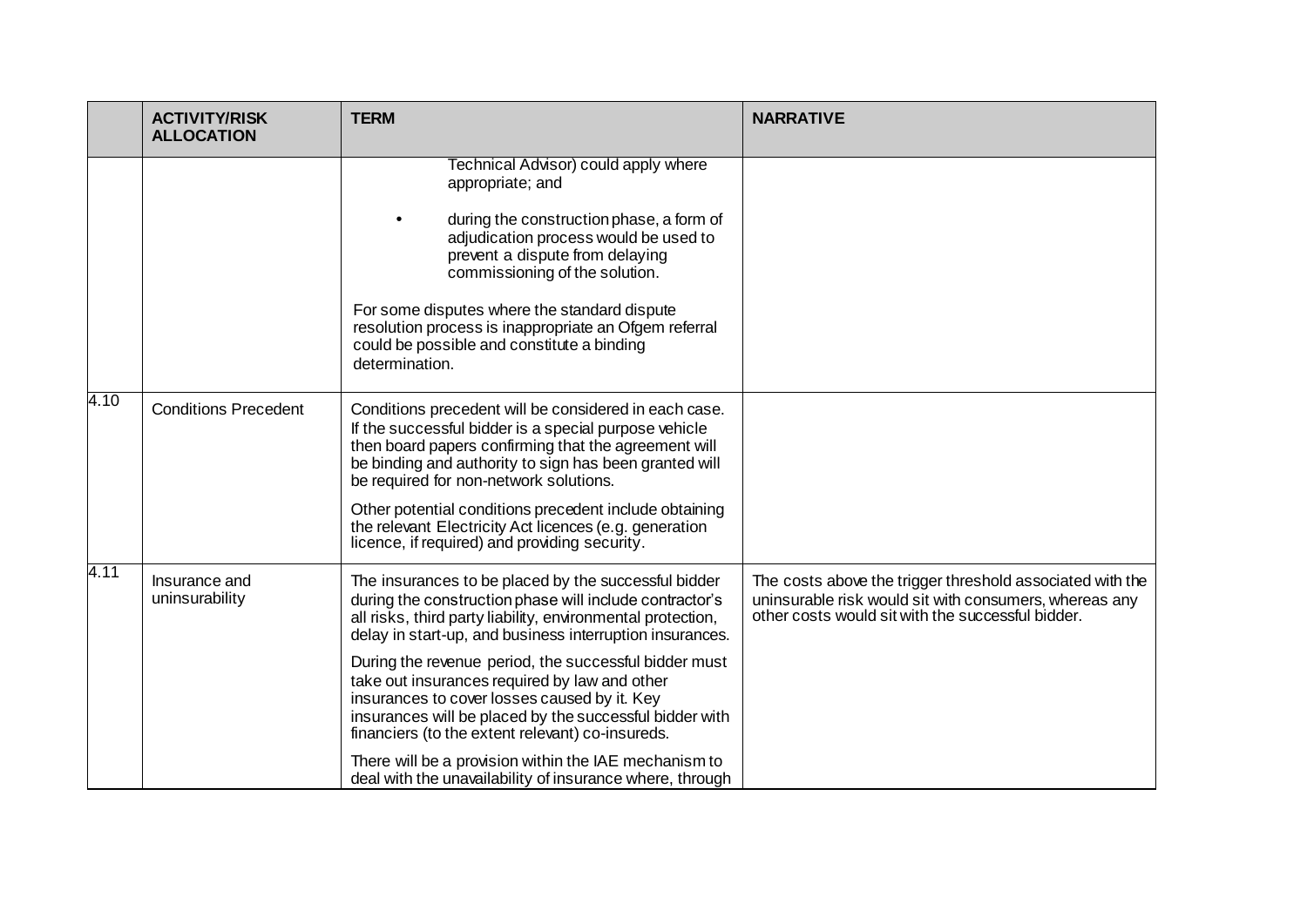|      | <b>ACTIVITY/RISK</b><br><b>ALLOCATION</b> | <b>TERM</b>                                                                                                                                                                                                      | <b>NARRATIVE</b>                                                                                                                                                                                                        |
|------|-------------------------------------------|------------------------------------------------------------------------------------------------------------------------------------------------------------------------------------------------------------------|-------------------------------------------------------------------------------------------------------------------------------------------------------------------------------------------------------------------------|
|      |                                           | market events, insurances are no longer available or<br>unavailable on reasonable terms.                                                                                                                         |                                                                                                                                                                                                                         |
| 4.12 | Community benefits                        | There will be an obligation on successful bidders to<br>seek opportunities to provide community benefits to the<br>extent appropriate for each type of project.                                                  |                                                                                                                                                                                                                         |
| 4.13 | Survival                                  | Certain provisions of the agreement will continue after<br>termination, including confidentiality, liability, audit<br>rights and payment processes.<br>Termination will be without prejudice to accrued rights. |                                                                                                                                                                                                                         |
| 4.14 | Audit                                     | The successful bidder will have to provide access and<br>co-operation in relation to audits of their systems,<br>records and processes for up to 6 years after<br>termination.                                   |                                                                                                                                                                                                                         |
| 4.15 | New connection to CATO<br>system          | If the solution is a network solution then statutory<br>obligations to provide a connection to third parties will<br>exist.<br>This obligation does not apply in the case of non-                                | The successful bidder (for network solutions) should be<br>responsible for new investment on their network to help<br>facilitate new connections, as set out in the licence and<br>industry codes.                      |
|      |                                           | network solutions.                                                                                                                                                                                               | More detail on the timely connection incentive is set out<br>in section 2.10 above.                                                                                                                                     |
| 4.16 | Force Majeure                             | Force Majeure will be a shared risk, provided the<br>developer complies with standard provisions on<br>providing notice, mitigating the effect of the force<br>majeure event and remedying any unavailability.   | If a force majeure event occurs, there will be relief from<br>the obligation to perform the affected obligation and/or an<br>adjustment to the TRS via either the post preliminary<br>works costs assessment or an IAE. |
|      |                                           | If a force majeure event occurs then:                                                                                                                                                                            |                                                                                                                                                                                                                         |
|      |                                           | (i) there will be relief from the obligation to provide the<br>service;                                                                                                                                          |                                                                                                                                                                                                                         |
|      |                                           | (ii) to the extent the force majeure event causes the<br>commissioning of the project to be delayed, the TRS                                                                                                     |                                                                                                                                                                                                                         |